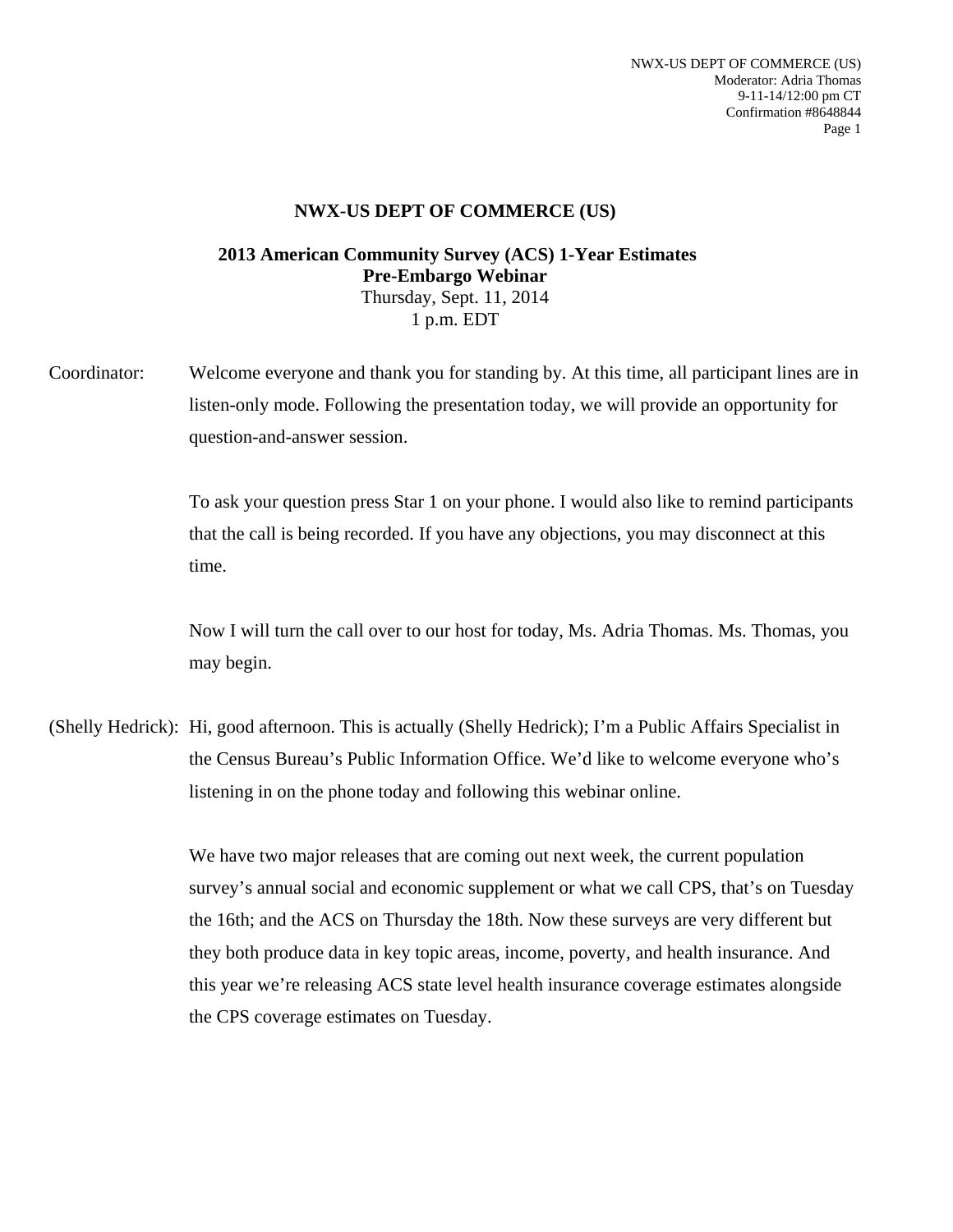So while this is primarily a webinar today to help you prepare for the release of the 2012 ACS data product we're also going to walk through the difference in the health insurance coverage estimates from both surveys and talk about the timing of both releases.

 First, (Gretchen Gooding), who's the survey's statistician with the American Community Survey office will discuss what's new for ACS. And she'll be followed by (Jennifer Cheeseman Day) who's an assistant division chief in our social, economic, and housing statistics division who will focus on the health insurance coverage estimates. And we'll then take questions from the media following their presentations.

 Now after the questions we're going to walk through a quick tutorial on how to access some of the data products on American Fact Finder that (Gretchen) talked about.

 But before we start, just a quick housekeeping note, if you're a member of the media and have had access to embargoed ACS data in the past you should have received some emails in the past few weeks notifying you that we've recently released enhancements on our embargo site.

 These enhancements require you to update your embargo account information. So if you haven't already done so please log in today. Don't wait until the last minute and discover your embargo account has expired. And if you have questions and need to have your embargo account reset email us at PIO@Census.gov.

So without further delay let me present (Gretchen Gooding).

(Gretchen Gooding): Thank you, (Shelly). So (Shelly) kind of already mentioned the webinar outline for today. First, we're going to talk about next week's releases, of course that being the American Community Survey and the current population survey. Then if you're new to the survey or need a little recap we'll be talking about some ACS basics.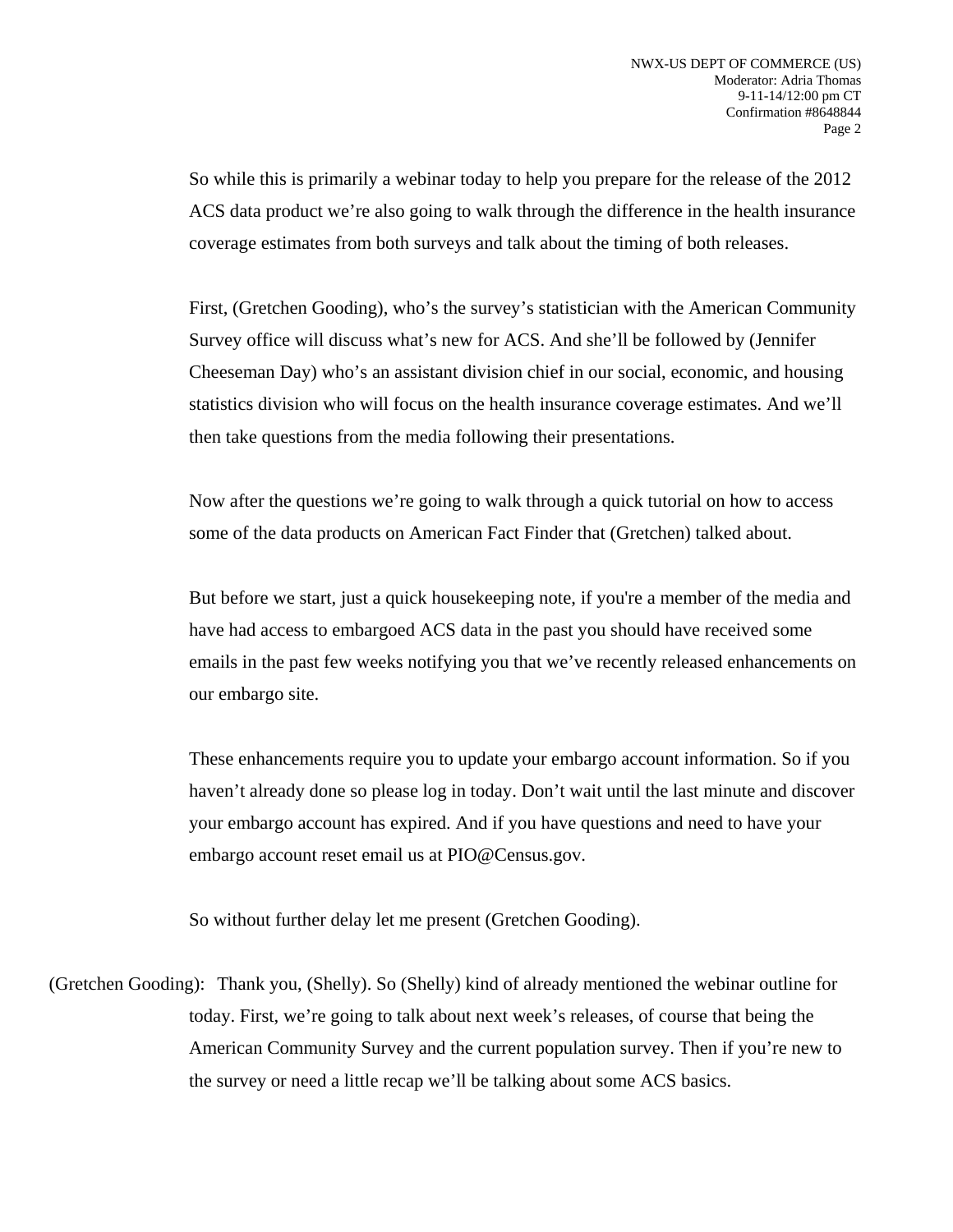Then I'm going to talk about what's changed for the 2013 release, specifically with content and collection. We'll talk about ACS website and some noteworthy pages that are related to the release.

 Then I'm going to turn it over to (Jennifer) to talk about the CPS health insurance coverage estimates. She'll do a quick recap, open it up for questions, and then for those of you who want to stay on the line we'll do a brief demo on how to access the data on American Fact Finder.

 So next week we have two big releases, the American Community Survey one year estimates and the current population survey. From the CPS we have the income, poverty, and the health insurance reports coming out and this is the annual release of national level data from the annual, social, and economic supplement to the CPS. And those will be reports and detailed tables online.

 And then this year something a little bit different, we're going to have a couple of tables and a report featuring the 2012 and 2013 ACS estimates with national and state level health insurance coverage.

 And then on the 16th, the embargo also begins for ACS and on the 18th we'll have our normal release of everything for the one year release in American Fact Finder.

 So some ACS basics for those of you that are new or need a little refresher, the ACS is an ongoing survey, samples about 3.5 million addresses a year making it the largest federal housing unit survey. It's designed to produce critical information that was previously collected in the decennial census.

 So if you remember back to Census 2000 there's both a short form and a long form and the ACS replaced that long form information. But in 2010 the Census only asked those short form questions. The ACS was fully implemented in 2005.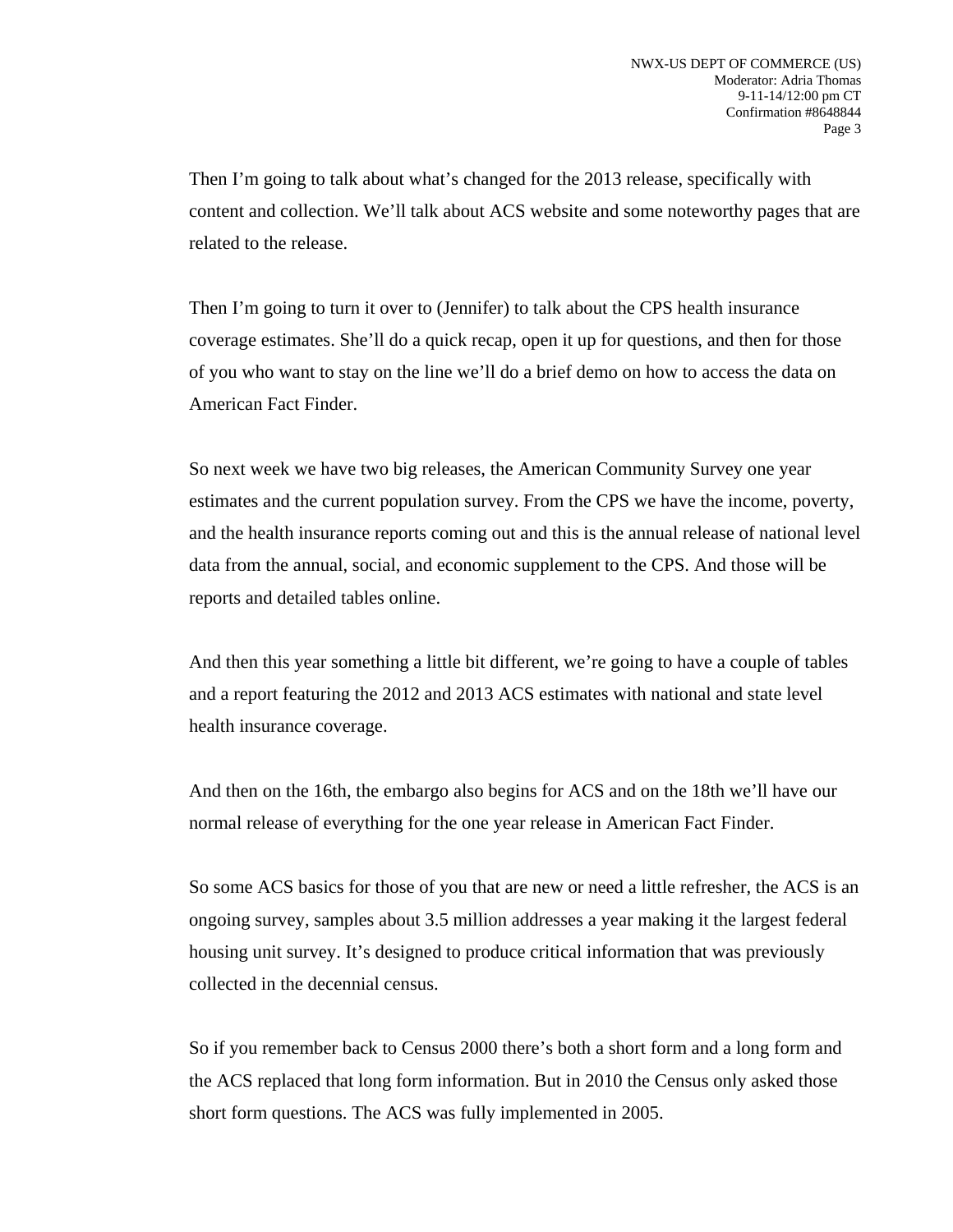We added group quarters or also known as group housing in 2006 and we expanded the sample in 2011. And we collected data on a wide range of demographic, social, economic, and housing characteristics. And this includes most of the topics that were formerly collected in the long form of the decennial census.

 And we publish our estimates annually in the form of one, three, and five year estimates for small geographic areas and population groups. The one thing that distinguishes ACS from other federal surveys is that you'll get data from much smaller pieces of geography and smaller groups than you will from other surveys.

 So looking at the basics for the one year geography, this includes all geographic areas with the population of 65,000 or more and this includes the nation, all states, District of Columbia and Puerto Rico, all metropolitan areas, all congressional districts for the 113th Congress, all counties and places of 65,000 and plus. And this includes about 7,000 geographic areas.

 And you'll see on most of these slides we have a URL at the bottom of the screen to point you resources on our website with more information.

 So these geographic areas received most if not all the data products I'm going to talk about. So for the one year release we have our profiles.

 And so this is where you go if you're interested in learning about a piece of geography, if you're not maybe interested in any one topic but you want to learn about a lot of different topics in one place. And these include both our estimates and percentages. And we have social, economic, housing, and demographic profiles.

 So if you're interested in seeing how a piece of geography changed over time we have comparison profiles. So basically the same information as data profiles but they cover the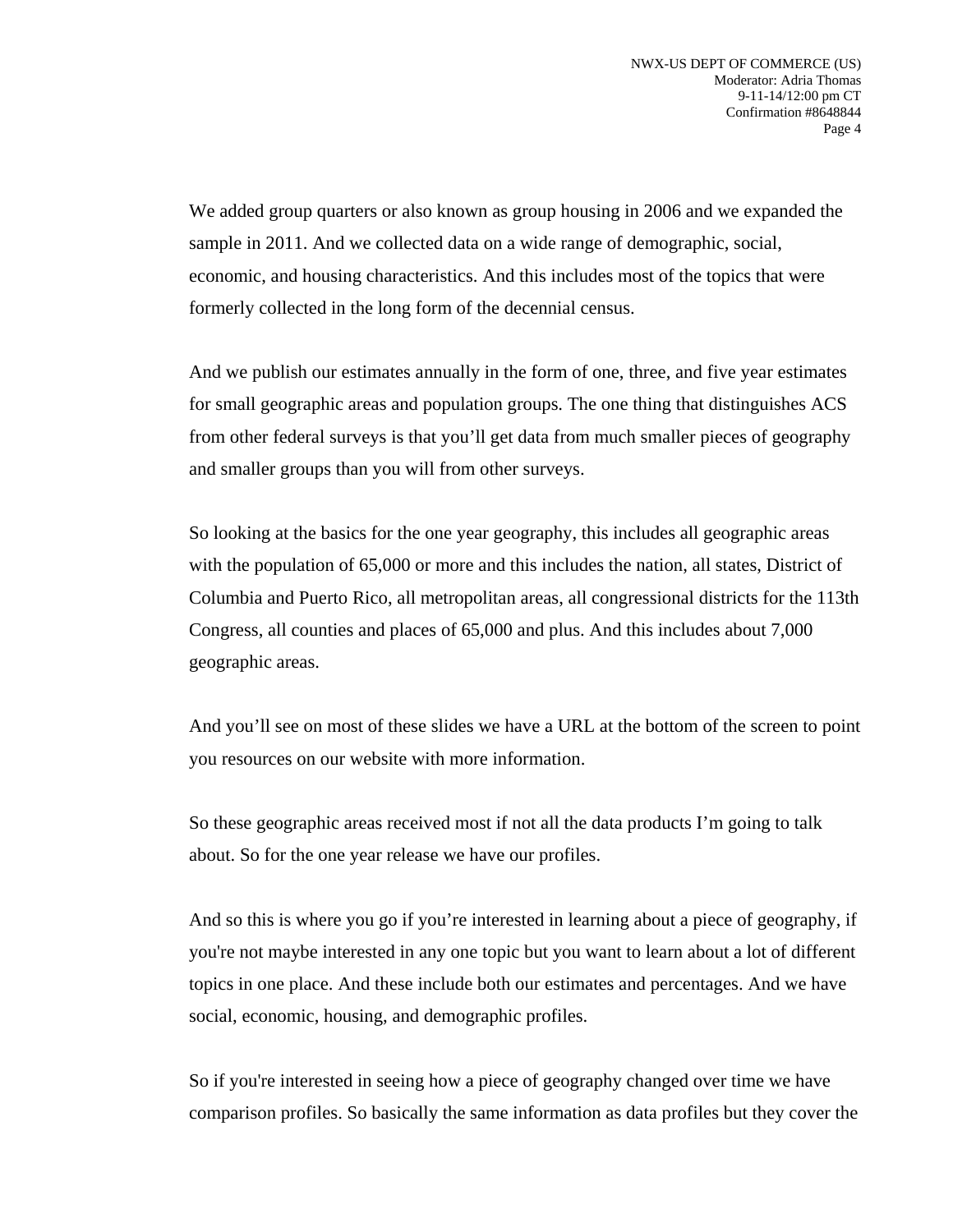last five years. So we have 2009 to 2013 and these include statistical significance for the current year, which is 2013 compared back to the preceding years. So that testing is already done for you.

And then if you're interested not so much in the geography but a population group, race, Hispanic, origin, ancestry or place of birth we have the selected population profile. And again, it's mostly the same characteristics that you'd see in the data profiles.

And then if you're interested in seeing how a piece of geography compares to other pieces of geography, such as state to state or counties within a state, we have ranking tables and the number in parentheses is the number for this release. So we have 89 ranking tables and then 96 geographic comparison tables.

 And then if you're interested in a particular subject, like veterans or educational payment, you want a lot of data on a topic in a single place, we have our 70 subject tables and those also include percentages for you. And then if you're looking for the most detailed information that we have on a topic we have 1371 detailed tables for you to choose from.

 So we have a couple of noteworthy data collection changes this year. I'm transitioning to what's new for 2013. So one of the significant or major changes for this year is that 2013 was the first year to offer respondents the option of responding to the ACS via the Internet.

 We found that many respondents prefer responding online rather than on paper and in 2013 about 55% of people who self-responded did so using the Internet. The Internet survey allows our respondents to review their answers and get their own questions answered with context (unintelligible).

 We've also discontinued sending cases to our follow up operations for incomplete responses only. And then of course, the federal government shutdown in October 2013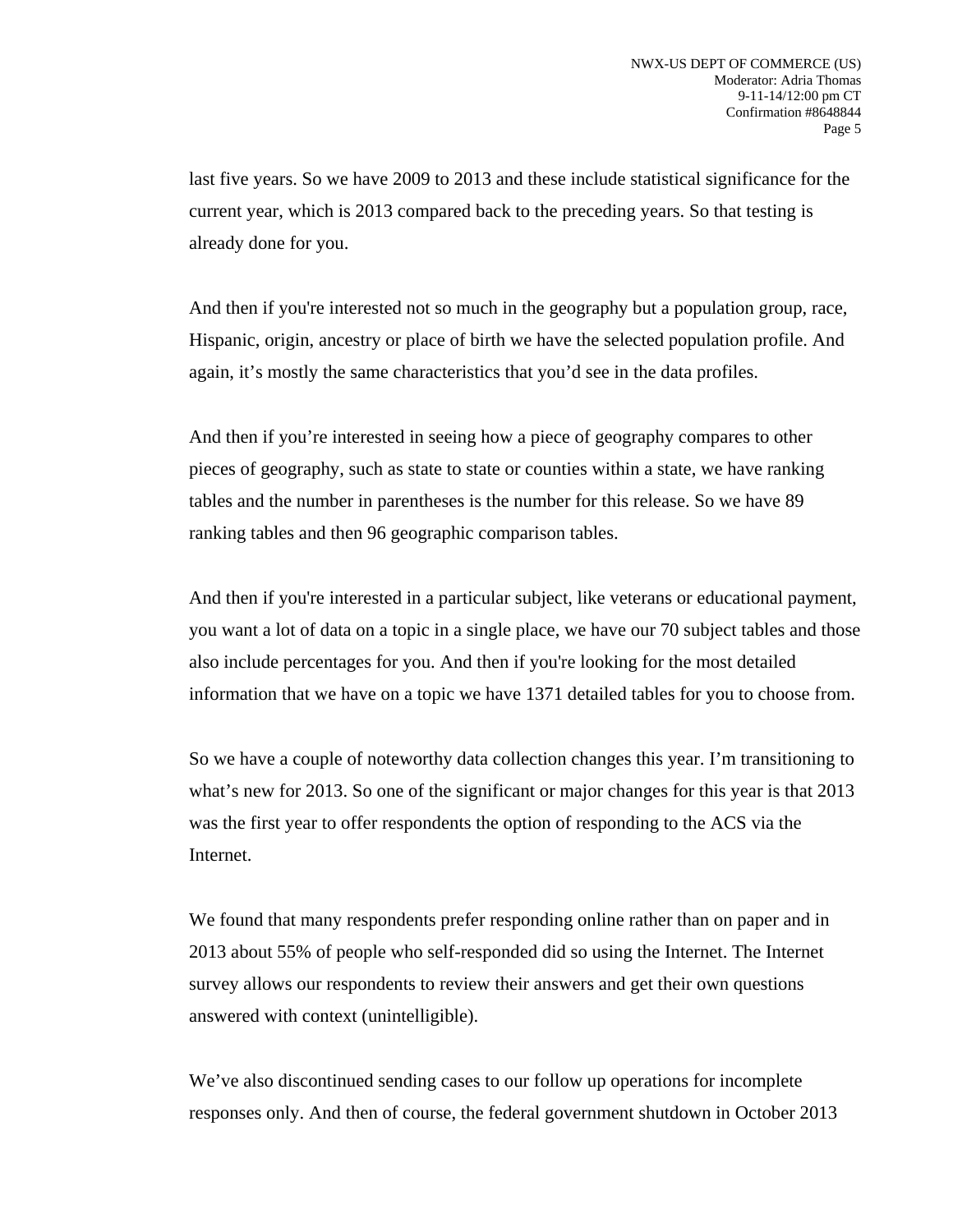prevented the ACS from collecting data in October and so we have a smaller sample in 2013 than in 2012.

We also have some new content on the survey this year and so 2013 is the first year where we have estimates available on computer and Internet use. You can see on the screen I have screen shots of these new questions.

 So we have the question about if you or any member of your household own or use any of the following computers. If you or anyone in your household - how you access the Internet and then if you or any member of your household subscribes to the Internet.

 And from these new questions we'll be producing 22 new tables so these will include detail tables, ranking tables, geographic comparison tables, and this information's also going to be added to our profiles. And also, we'll have a reporting coming out in early October on this topic as well.

 We also have a change this year to the way that we're asking our veteran status and period of military service question. So you can see again on the screen that we have the question wording - the previous question wording used from 2003 to 2012 and then the way we have it worded now and for the future.

 So you can see in the past we had yes on active duty during the last 12 months but now and yes on active duty in the past but not during the last 12 months and that's been combined to just ask active duty in the past but now. We've also changed kind of the order of the way we're asking this question, the response categories for this question.

 And then also for the period of military service we have four peak time periods collapsed into two. So now February 1955 to July 1964 and May 1975 to July 1990 have been combined into two categories, previously they were four categories.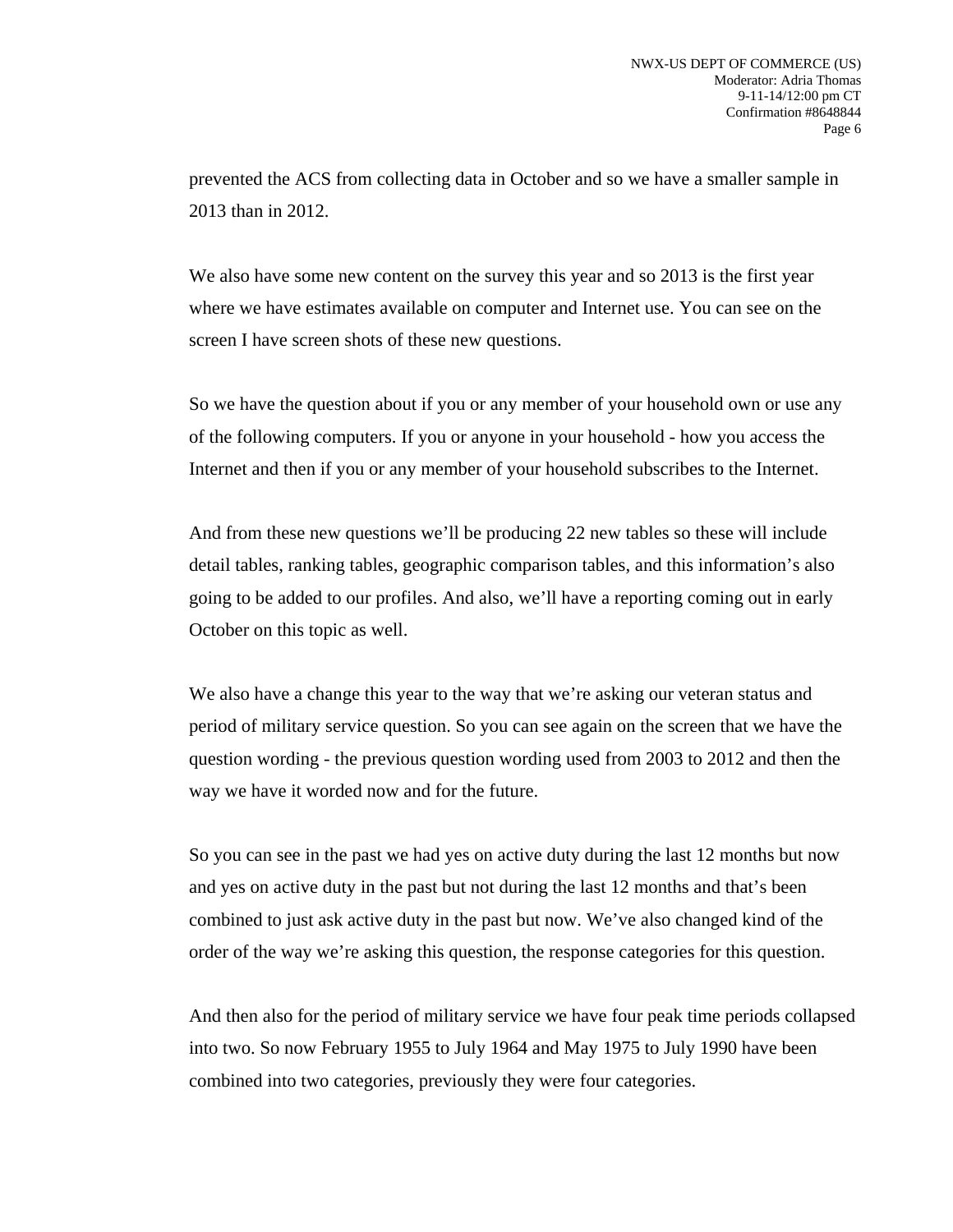We also have a few other content changes, the wages - income and wages. The questions were optimized for interview or assisted data collection. So these changes allow for better comprehension when an interviewer asks the question. And they were incorporated, again, into the interviewer administrative mode only.

 And then also for food stamp questions, the title - the name was revised to incorporate the program name change, which is now the supplemental nutrition assistance program or SNAP.

 We also have a couple of noteworthy data product modifications. One is that we have a detailed table, poverty status, that was added with various age breakouts. And it's Table B17020. So we have breakouts now for under six, six to 11, 12 to 17, 18 to 59, 60 to 74, 75 to 84, and 85 plus. And this allows calculation of poverty rates for the 60 and plus population for the first time.

 We also have a subject table that was modified to include a section on health insurance coverage by type and that table is S02701, health insurance coverage status.

 We also had two new detail tables that were modified to account for the 2012 industry code changes, B24030 and B24040, is or island was added to detail table B05006, place of birth for the foreign born population in the United States. And then we had 126 collapsed tables, those are the tables that start with C that were removed due to redundancy.

 So we have one major geographic update for this year, 2013 - the data release marks the first time the estimates for a new metropolitan and metropolitan statistical areas known as the core base statistical areas are available. And so these boundary changes are using the February 2013 definitions but were based on the 2010 census results.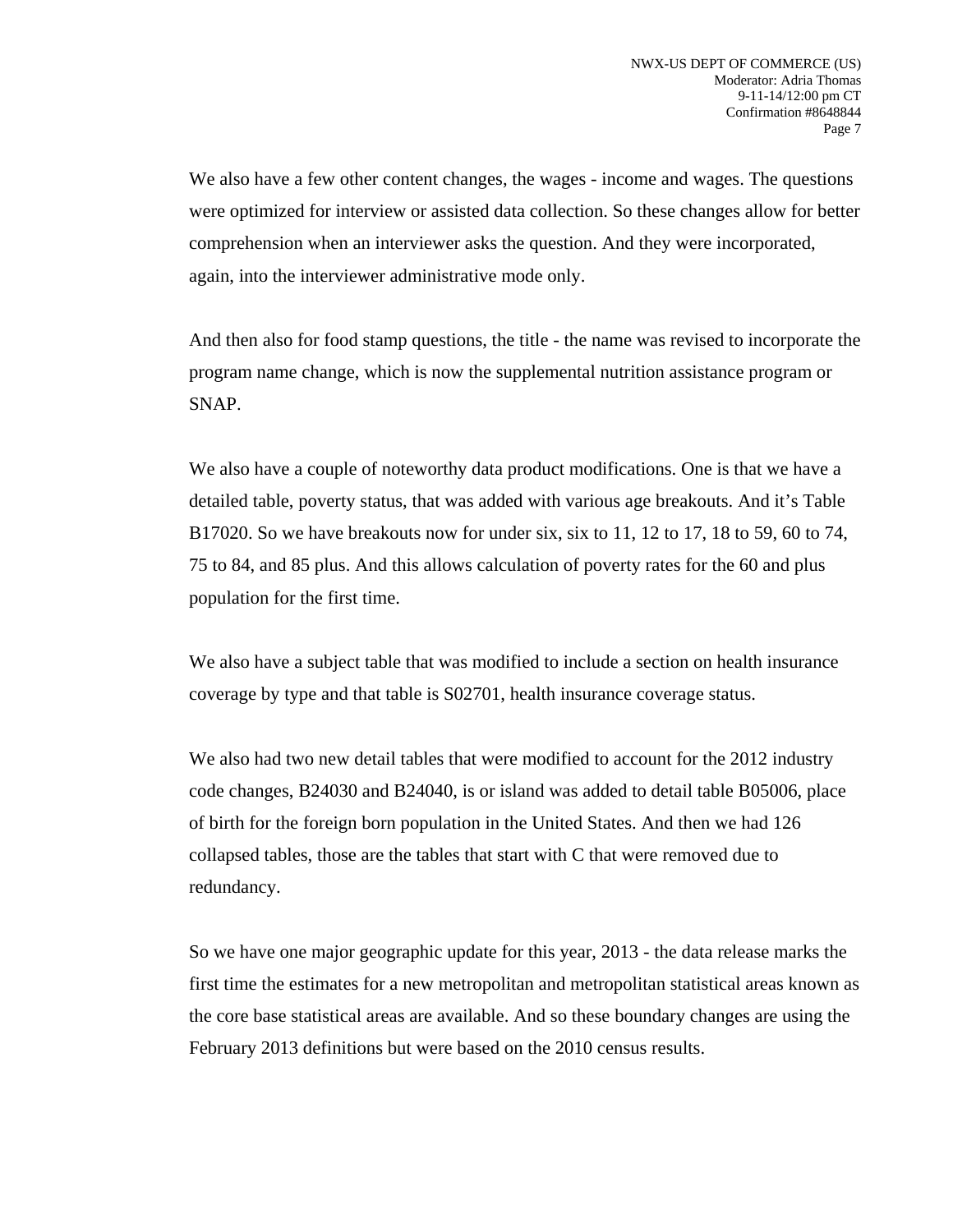We also have a couple of topic reports that will be coming out with the one year estimates, household income 2013 and poverty 2012 and 2013. And we'll also have more reports coming out later this fall.

 And then we just have some general guidance for data users. We always recommend comparing across geographies and population groups when using the ACS. And when you compare the 2012 ACS to 2013 we recommend using caution when comparing income earnings and poverty. And that's just because of the reference periods overlapping.

 And then also with veterans, language use and English speaking ability, for veteran status we just talked about how the question was enhanced so you may see - you may want to use caution when comparing 2013 data to past year's data.

 And then with language use and English speaking ability, those questions may have been affected by methodological changes to data collection processes so, again, we recommend using caution when comparing 2013 to previous years.

 We always recommend comparing percentages, means, medians, and rates instead of totals whenever possible. And we always say to not expect the ACS estimates to match decennial counts or estimates from our other surveys.

 So I'm going to show you a couple - point out a couple of useful resources on our ACF website. Many of you are familiar with Fact Finder, that's where you go to get the data. And a lot of people aren't aware that we also have a website with a lot of supporting documentation for the survey.

 So on the top of the page we have different links. This is just the screen shot of our main page. We also have about this survey, which is geared more towards our respondents.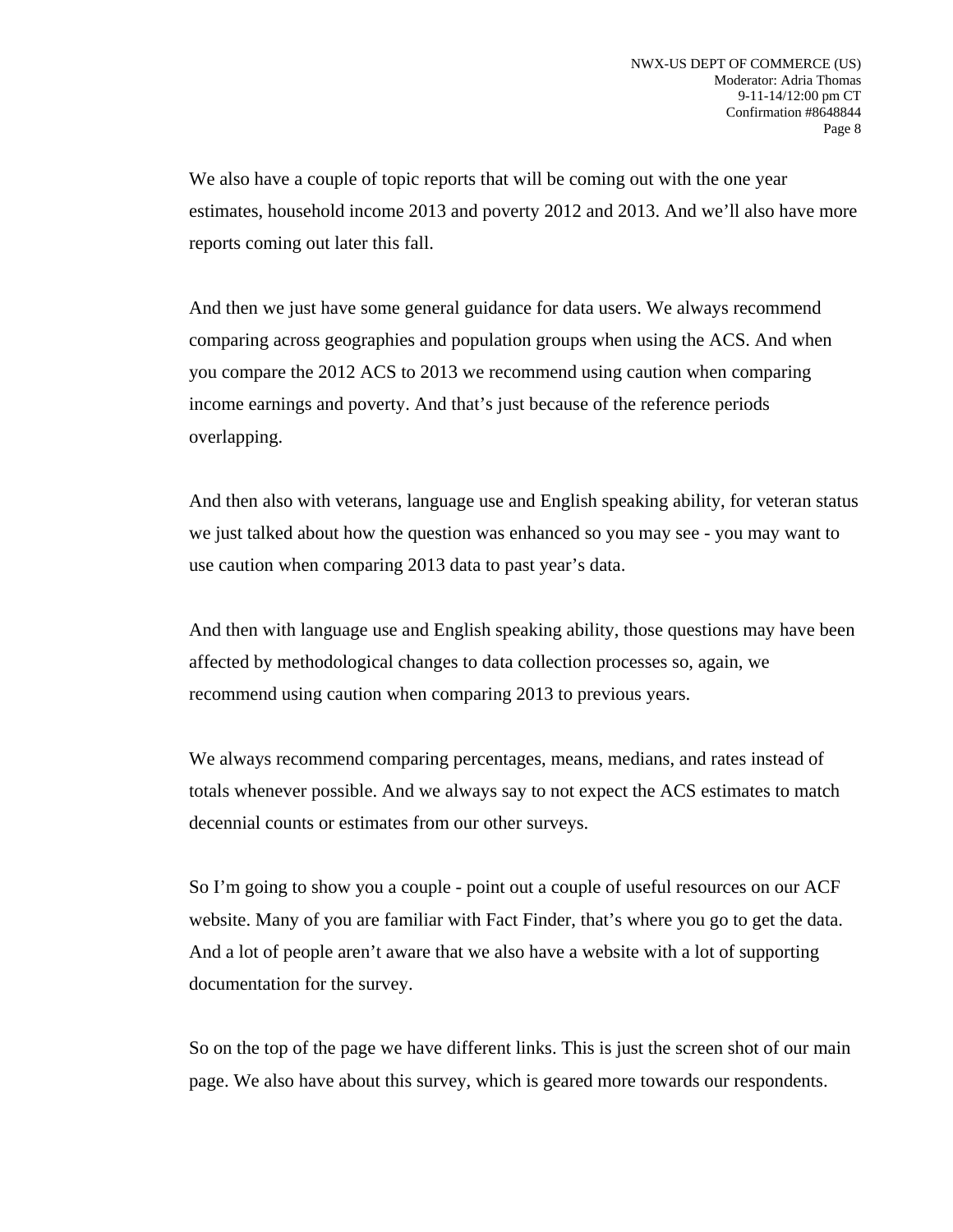And then we have guidance for data users, data and documentation, methodology, and library. And those areas are geared more towards you, our data users.

 So we have our 2013 data release page and this was just updated this morning just a few hours ago. And you can see we have kind of newly notable items to point out what changed on the page today and that will be updated again next week with the data release and then again in the future with the three and five year releases.

 And on the left-hand side you can link to the data product changes so you can see specifically what tables are new, modified, and deleted and if you're looking for a full release schedule that's also available there. And this is also where the briefs will be posted next week.

 And then we also have a documentation page and this is updated every year for the releases and includes the code list so if you're looking for detailed codes for variables that contain a large number of coded responses like ancestry or occupation.

We have subject definitions so if you're curious what counts as a room or what exactly what kinds of health insurance are on the survey, you can get the definitions here.

 Definitions for a group quarter, so we classify the group living situation. We have instructions for applying statistical testing. These are basic instructions for obtaining ACS standard errors that you need for testing.

 We have a link to the comparison guidance and then we'll also be posting the accuracy of the data document which explains sample design, estimation, methodology, and accuracy of the data.

 So again, just to kind of recap for next week's releases, again, we talked about on the 16th mostly with CPS so there's ACS information of - at the nation and state level with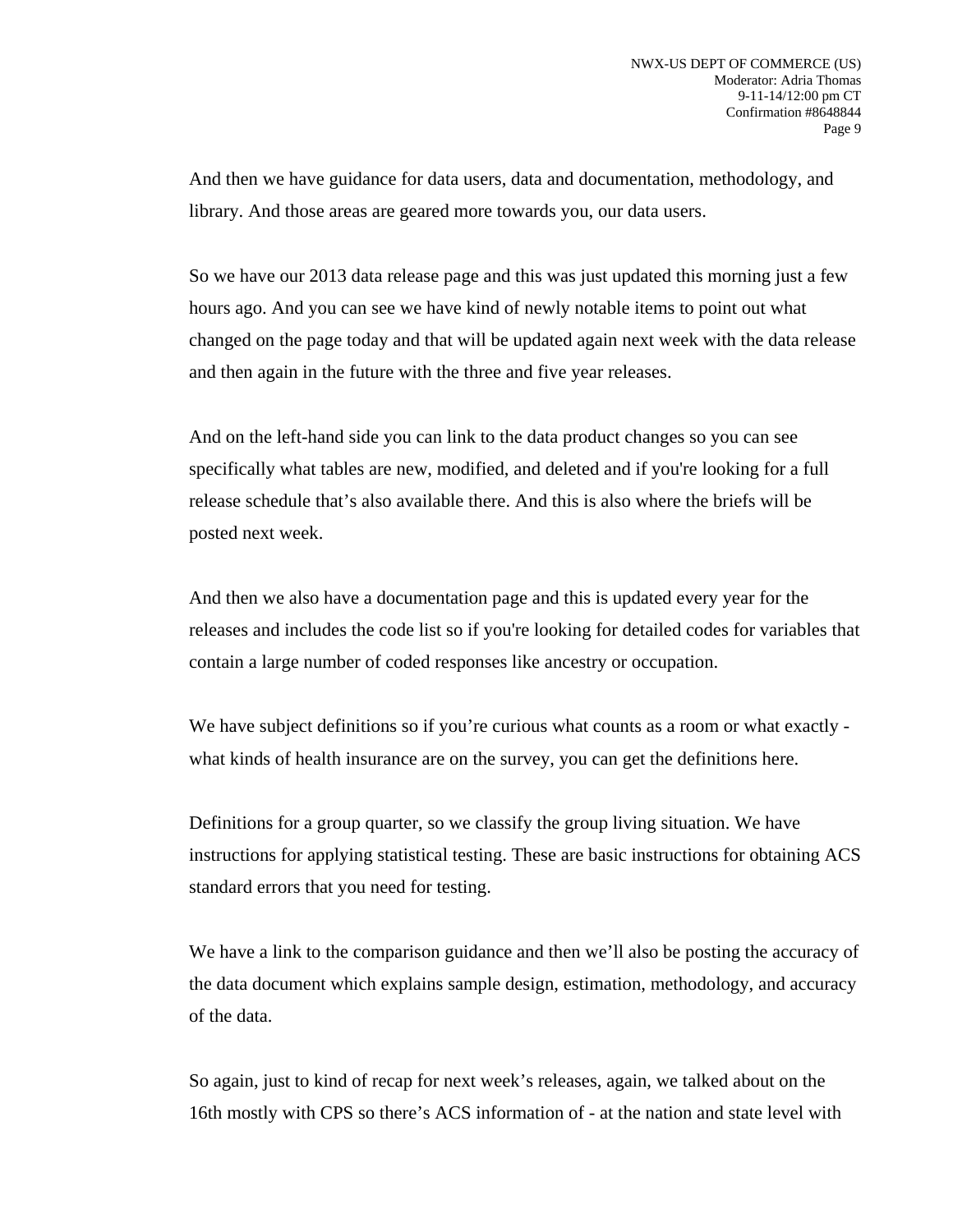health insurance, that will be included in the reports and tables on the health insurance website. Again, nothing from fact finder will be publicly available.

 And then on the 18th the embargo's lifted and then we'll be releasing all the information on American Fact Finder for the 2013 one year estimates. So again, this covers January 1 through December 31 of 2013. And it's available for areas with a population of 55,000 or more.

 And then if you want to plan ahead we have more ACS releases coming up. Our three year release will be in late October. The five year release will be in early December. And then if you use our micro data or our pump files, those will be coming out starting late October, December, and then January.

So with that I'm going to turn it over to (Jennifer).

(Jennifer Cheeseman Day): Thank you, (Gretchen). On Tuesday next week the Census Bureau will release its annual estimates of income, poverty, and health insurance coverage from the current population survey also known as the CPS.

> New this year we will provide two reports, one on the income and poverty in the United States for 2013, and a separate report on health insurance coverage in the United States for 2013. Both reports provide statistics about the calendar year 2013.

> The same year as the ACS estimates released on Thursday. With these reports on Tuesday we will also release some ACS estimates on health insurance coverage. Let me give you some background as to why we are doing this. The current population survey, CPS, is a monthly survey focused on determining who is employed and unemployed and in February, March, and April each year we have a supplement that asks households detailed questions on income as well as health insurance questions about the previous calendar year.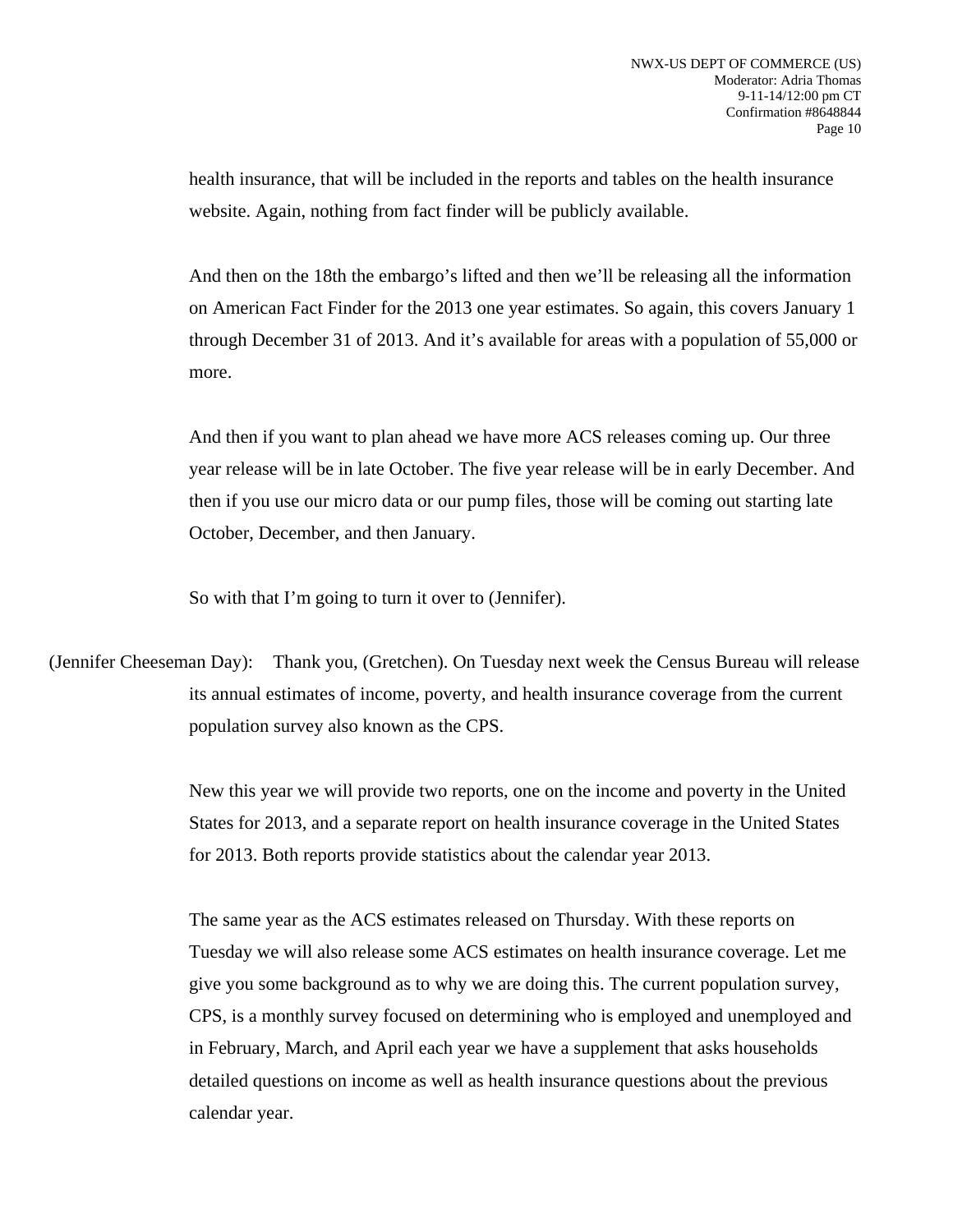We have been asking about health insurance coverage in the CPS for over 30 years. And throughout this time we have continuously improved our survey selections to provide the most accurate and up to date information for these estimates.

 Shown here are two info graphics you can find on our website that describe our efforts to provide accurate health insurance estimates. The one on the left shows the CPS improvements to the questions estimates in the survey itself. The info graphic on the right provides citations of research conducted to evaluate the estimates that ultimately improve our data collection efforts.

 For more than a decade research suggested the CPS needed further improvement as the estimates for health insurance were not in line with other federal surveys and other data sources.

 Shown here you can see the administrative counts of people with Medicaid, which is shown in the blue bar, compared with the CPS estimates of Medicaid, represented by the green bar.

 This difference in the height of the bars over the years shows the CPS undercounts Medicaid enrollees by at least one quarter compared to the Medicaid administrator record counts. This finding confirmed our concern that the CPS health insurance questions needed improvement overall.

 So this year after many years of research, cogitative testing, and field tests the US Census Bureau implemented a new redesigned set of questions in the CPS about health insurance coverage and next week we will release these estimates.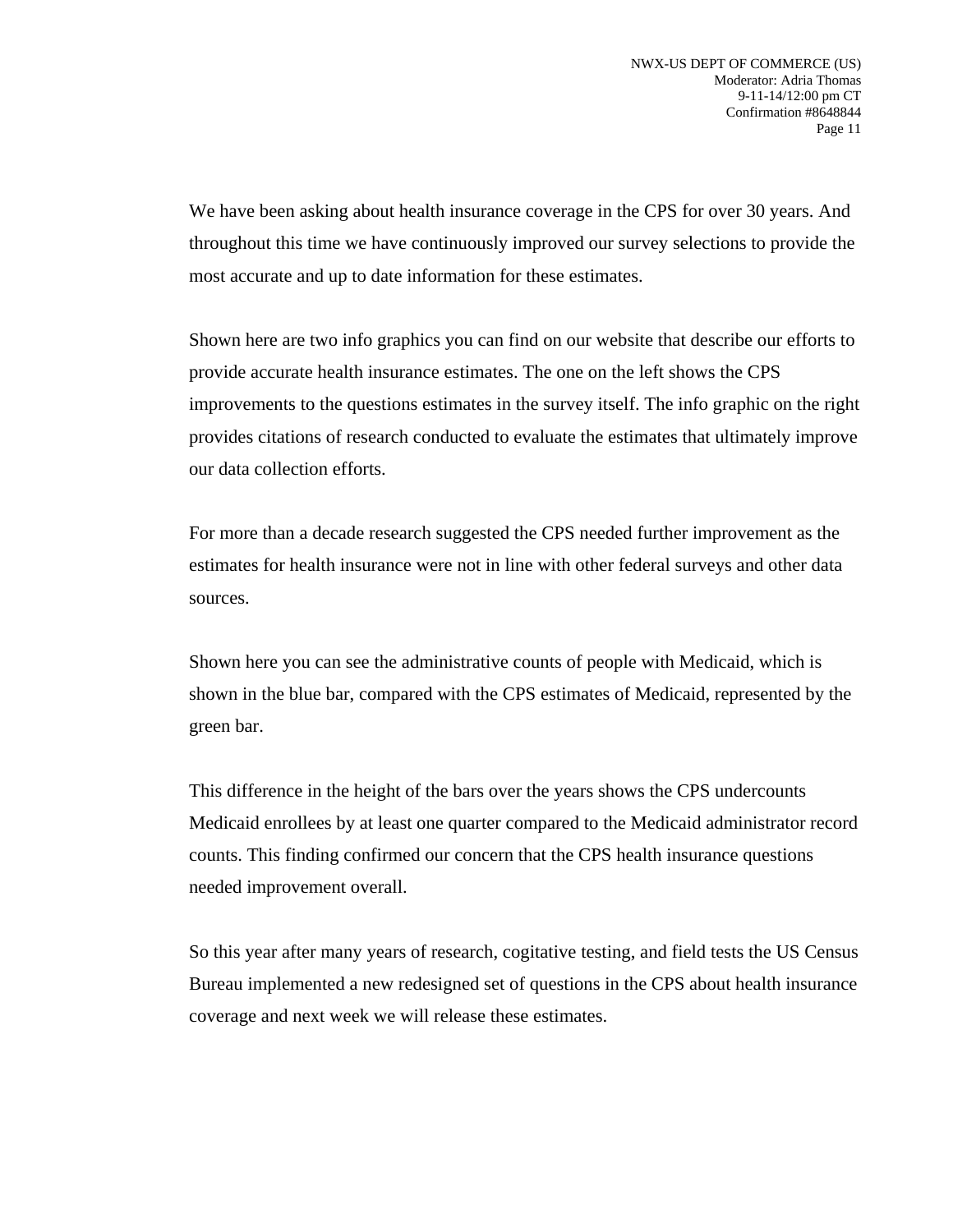The improvements implemented this year will better measure health insurance coverage for calendar year 2013. This is prior to the major changes from the Affordable Care Act and does provide a baseline year for accurately measuring future year changes.

 The redesigned health insurance coverage questions differ from the old questionnaire in three ways. The reference period, coverage types, and household level design, that is the new questionnaire now asks a current coverage question.

 This question begins with the conversation about health insurance and will improve responses to questions about health insurance coverage in the previous calendar year.

 It also starts the general coverage question and drills down to specific types of coverage, via different paths depending on previous answers. This approach is cogitatively easier for respondents, which should result in more correct answers.

 And finally, we changed the household level design to one that helps us capture health insurance coverage for all members of the households. We asked who else in the households had that plan type and ask about all household members by name to address gaps in household coverage.

 Further, the CPS includes new questions to measure market place participation as well as additional questions on employer sponsored health insurance offers and take up. We also revised questions on the medical out of pocket expenses.

 You may wonder how does CPS and ACS estimates of health insurance differ? In short, the CPS provides estimates of the population without health insurance for the entire previous calendar year. That means if a person had health insurance even for one day that person is not included in this uninsured count.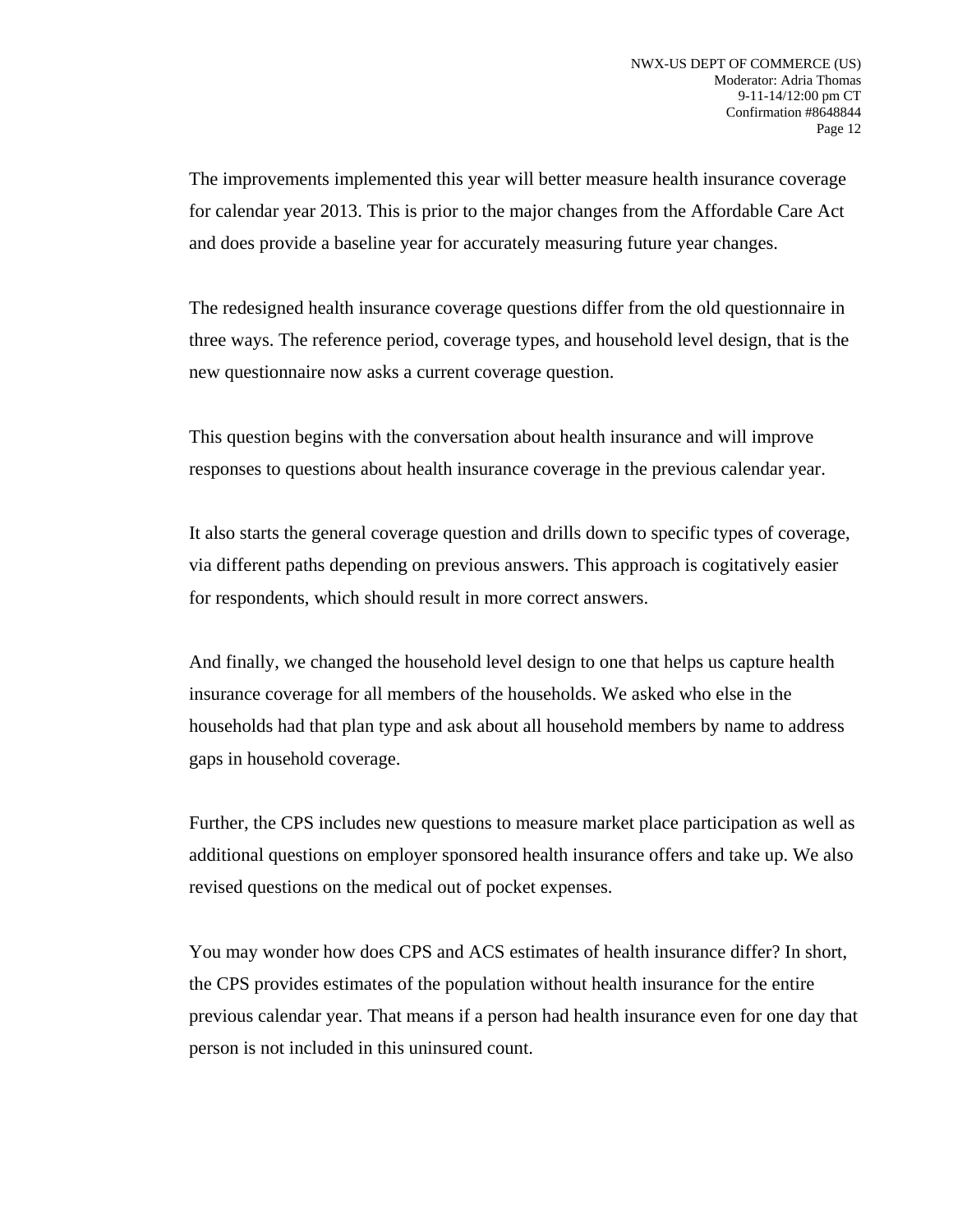This year we asked about January through December of 2013 and we'll provide next week the estimates of how many people did not have health insurance for all of last year, 2013.

 The benefit of CPS is the combination of detailed employment and detailed income with a time series that stretches back decades at the national level, which provides an excellent picture of the economic wellbeing of our nation.

 Similar to the CPS the American Community Survey provides annual estimates of the uninsured rate. However, they are based on an average of responses collected during the whole year with respondents providing their health insurance coverage status at the time of their interview.

 The strength that the ACS is with its large sample size we can drill down to smaller geographies and provide health insurance estimates for most communities.

 If you are interested in learning more detail of measuring health insurance coverage in our surveys I invite you to review the materials from a technical webinar we held last month on federal statistics on health insurance coverage. These materials are located on the Census Bureau's website and the URL is shown here.

 So next week on Tuesday we will have a webinar starting at 10:00 am to describe the findings from the CPS report and answer questions you may have about the findings. The content and the two reports will be similar to last year's, however, because of the question changes we will not compare CPS estimates of health insurance to previous years.

 The primarily - two major findings people want to know about health insurance coverage are how many people do not have health insurance and did it change from last year. We will supplement the CPS findings with ACS estimates to answer the second question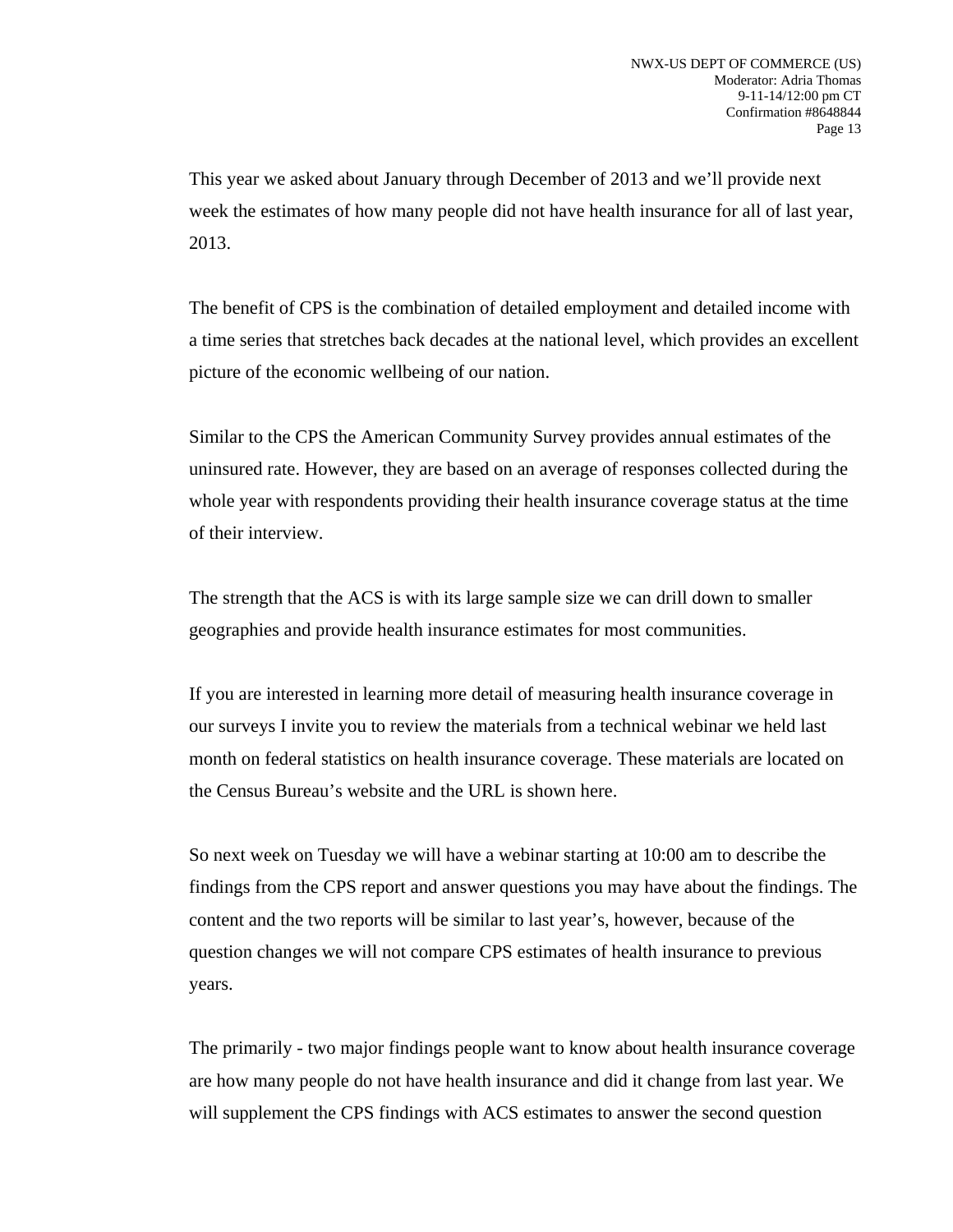about change from previous years. In addition to the reports, we also will release detailed tables and a public use micro data file.

 You may be wondering exactly which ACS health insurance statistics are released next Tuesday. So in the report we will show ACS national and state estimates of the percentage of people with no health insurance coverage as well as the ACS national level change between 2012 and 13. And the ACS state level estimates and change.

 In the detailed tables found online we will provide ACS data estimates and year to year comparisons. Let me give you a bit more information about these detailed tables. Every year we provide several CPS detailed tables about health insurance coverage on this Census Bureau website and again, this year, we will do so.

 However, because of the question changes this year eight of the tables will contain ACS estimates instead of CPS data. The content of the tables include coverage status, types of health insurance, age, age groups, children, poverty status, race, and Hispanic origin. And you can find the previous CPS versions of these tables on our website currently.

 The titles of the tables are shown here on the right and on Tuesday the ACS versions will be available. Only these limited ACS estimates will be released on Tuesday and the remaining ACS health insurance estimates including the (AFS) tables will be embargoed until Thursday.

And now I'll turn back to (Shelly).

(Shelly Hedrick): All right. Just one last reminder of the dates for next week's releases and we're going to open up for questions now. Before we do please - we're limiting questions to those from the media. We'll give the operator your name and affiliation and please just one question and a follow up. So Operator, we're ready for questions.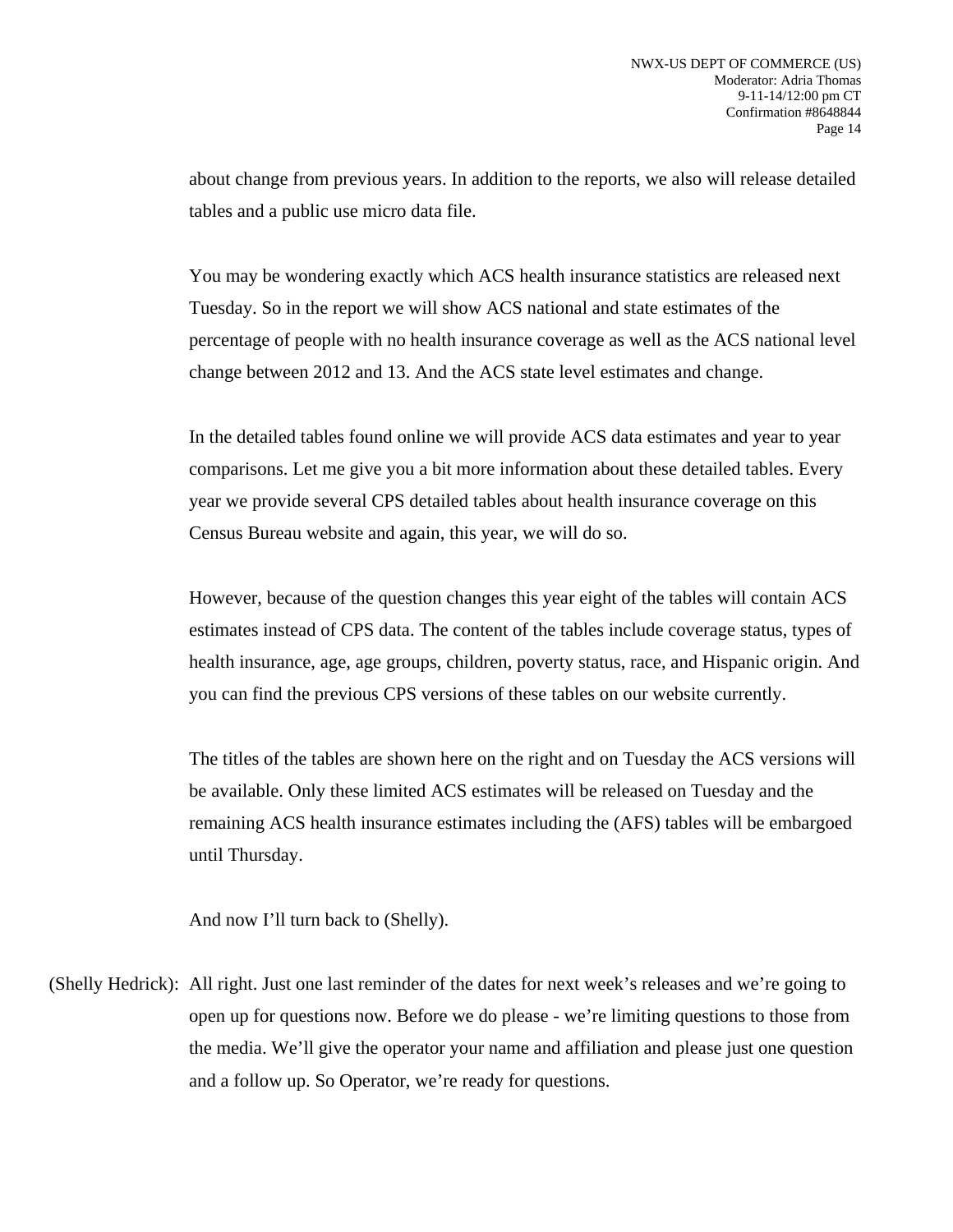- Coordinator: Thank you. To ask your question press Star 1 and remember to record your name and your affiliation clearly when prompted. Thank you and standby for the first question.
- (Shelly Hedrick): And while we're waiting we'll just do a little wanted to let you know about the American Community Survey data user group. So this is a free online community and website that you can join to help us - to help improve understanding of the value and utility of ACS data information sharing among our data users.

Like I said, the membership is free and opened to all interested users. We have webinars, special sessions at professional meetings. We've also had a data user group conference in D.C. earlier this year and there's one being planned for next year. The URL's at the bottom of the screen and you can go in, join, and then become a member of the online community.

Okay. Do we have any questions?

Coordinator: Yes, our first question is from (Tammy Luby) of CNN Money.

(Tammy Luby): Hi, thanks for holding this, (Shelly) and others. I just wanted to make sure I understand so I listened to the technical briefing in August and I understand about the change in the health insurance questions that the CPS will contain for next Tuesday.

> But I just wanted to make sure, so we will be able to compare previous years based on the ACS supplement that will be valid and that will be included in the press release?

(Jennifer Cheeseman Day): Hi, (Cami), this is (Jennifer Cheeseman Day). So yes, we are releasing on Tuesday ACS estimates in places where we would have used the CPS estimates so you could look at trends over time. And obviously - so we'll be looking at 2012 to 2013 in the report and also provided in our table for the nation and for state estimates.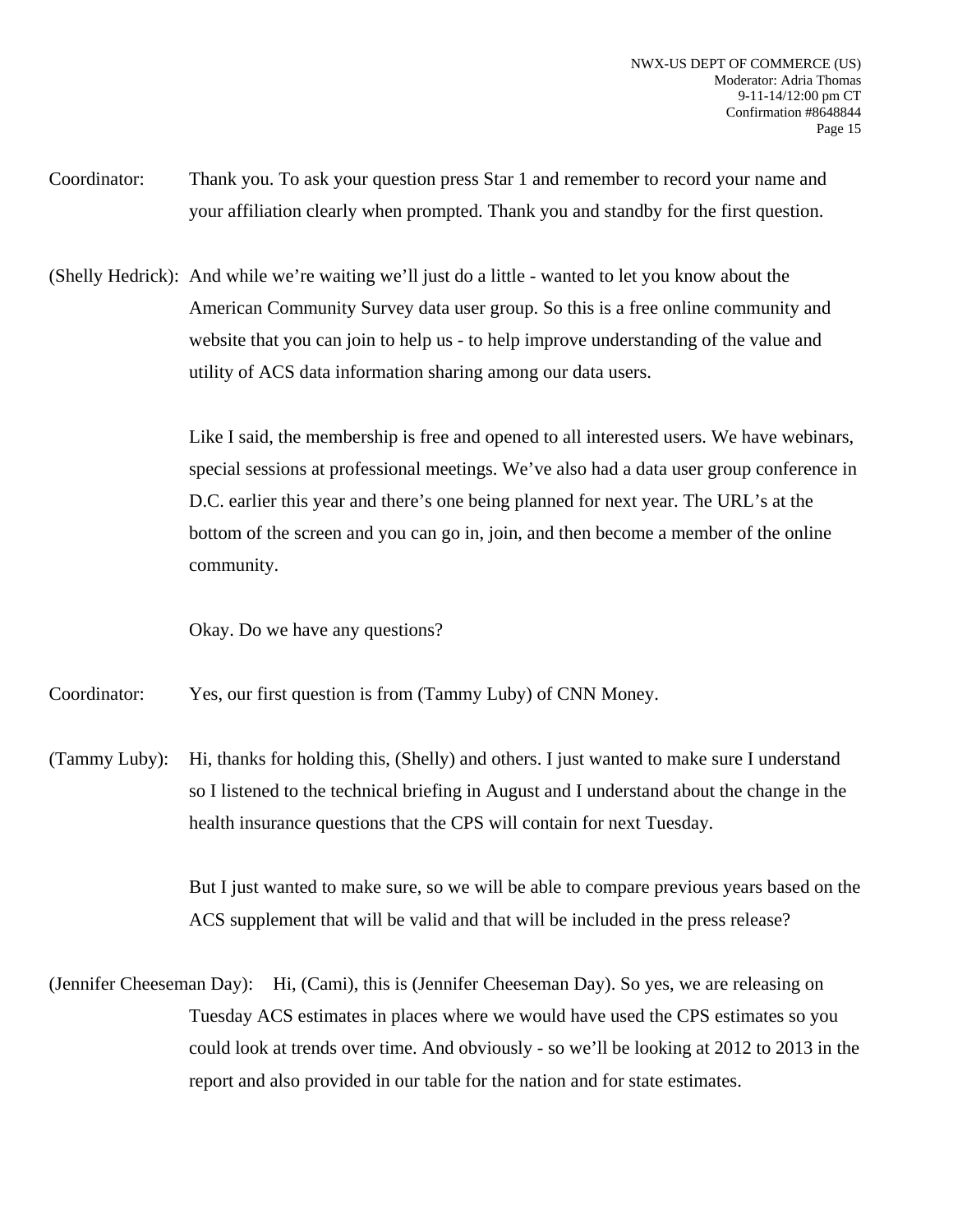- (Tammy Luby): Okay. And that's actually interesting because we should really be using obviously ACS for state estimates so we didn't drill down - you know, in the past we wouldn't drill down that far when the CPS data came out. So we will actually now be able to drill down to state level uninsured on Tuesday?
- (Jennifer Cheeseman Day): That is correct. On the tables that we provide online. You won't the AFS tables will be embargoed until Thursday but anything that we put out on the website on Tuesday on the health insurance website, the tables and the report, you can - they will be available on Tuesday.
- (Tammy Luby): Right, yes. So we won't have income and poverty on the state level but we'll have health insurance on the state level on Tuesday.
- (Jennifer Cheeseman Day): That is correct. Income and poverty will be just like what you've see in previous years.
- (Tammy Luby): Okay, thank you very much.
- Coordinator: Our next question is from (Olivia Winslow) with Newsday.
- (Olivia Winslow): Good afternoon. I also heard the technical briefing last month and I thought I heard that a representative - from the representative from the National Center for Health Statistics say that they would be some limited data available through them regarding - that would have impact on the affordable care act like some limited enrollment of the first few months of this year. And will that information be released on Tuesday as well?
- (Jennifer Cheeseman Day): Okay, the National Center for Health Statistics will be releasing on Tuesday some information on the first quarter of this year and they will have a table that shows estimates from the current population survey alongside their numbers.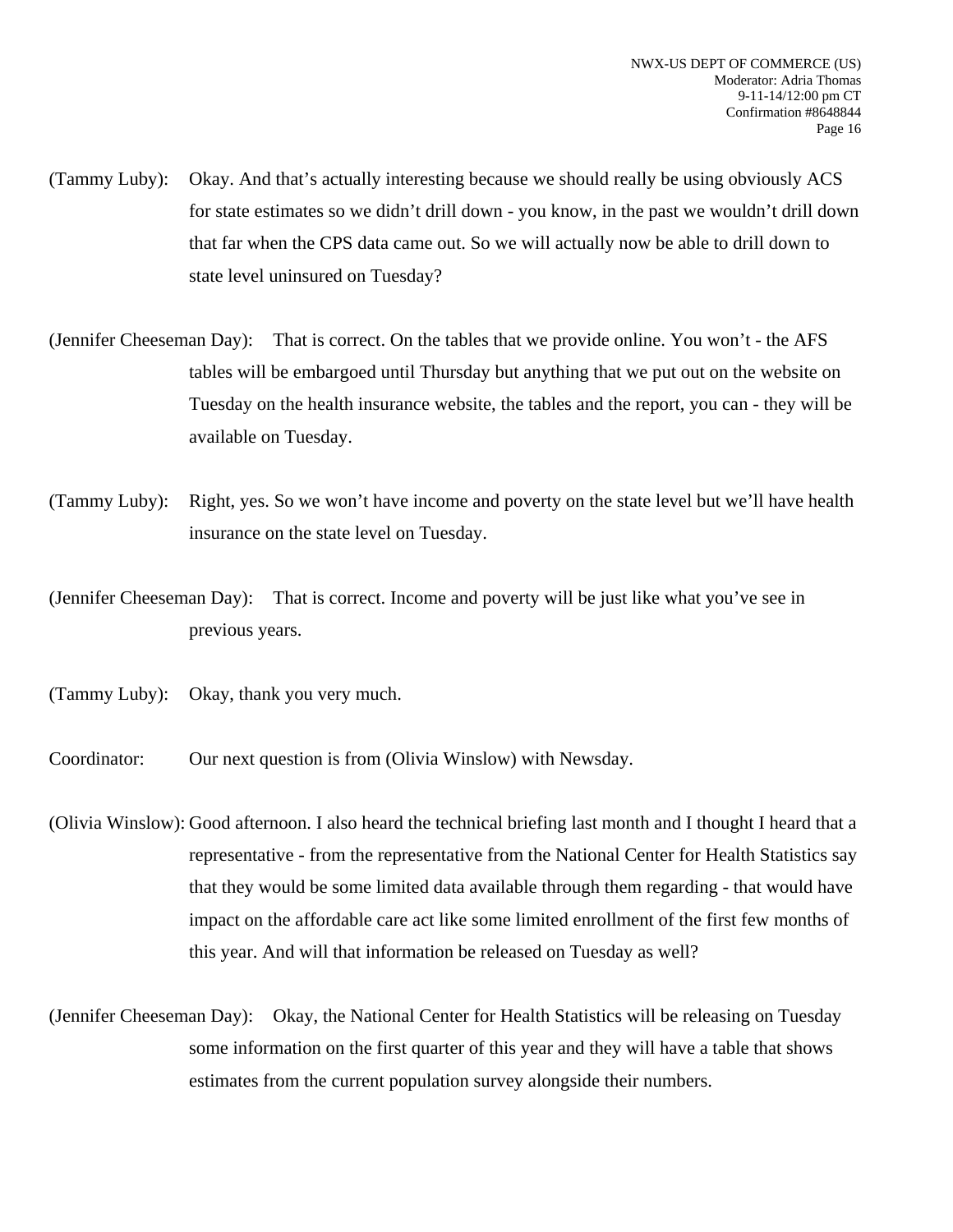(Olivia Winslow): And can - so we have to get it through them or will the Census Bureau be talking about that information as well?

(Jennifer Cheeseman Day): We will not be talking about it but they are going to provide it.

(Olivia Winslow): Okay, thank you.

(Jennifer Cheeseman Day): (Unintelligible) regular products that we normally put out. We will have a link from our website to theirs.

(Olivia Winslow): Thank you.

- Coordinator: Our next question is from (Austin Davidson) representing the Center on Budget and Policy Priority.
- (Austin Davidson): Hi, yes, I had a question about the ACS health coverage data that's coming out on Tuesday and whether we can expect state by state numbers and percentages or just the percentages? And also whether they plan to break out the coverage for 19 to 25 year olds?
- (Shelly Hedrick): Okay, we will provide in the report there's a table that will show the estimates and the percent's for 2012 and 2013. We - in our detailed tables - if you look (unintelligible) you can see the different tables that are on there. And so it - there are some age breakouts but I don't believe that there's the 19 to 25 breakout in those tables. You'll have to wait until ACS (unintelligible).
- Coordinator: And there are no further questions in the queue at this time. If you have a question press Star 1 to ask a question.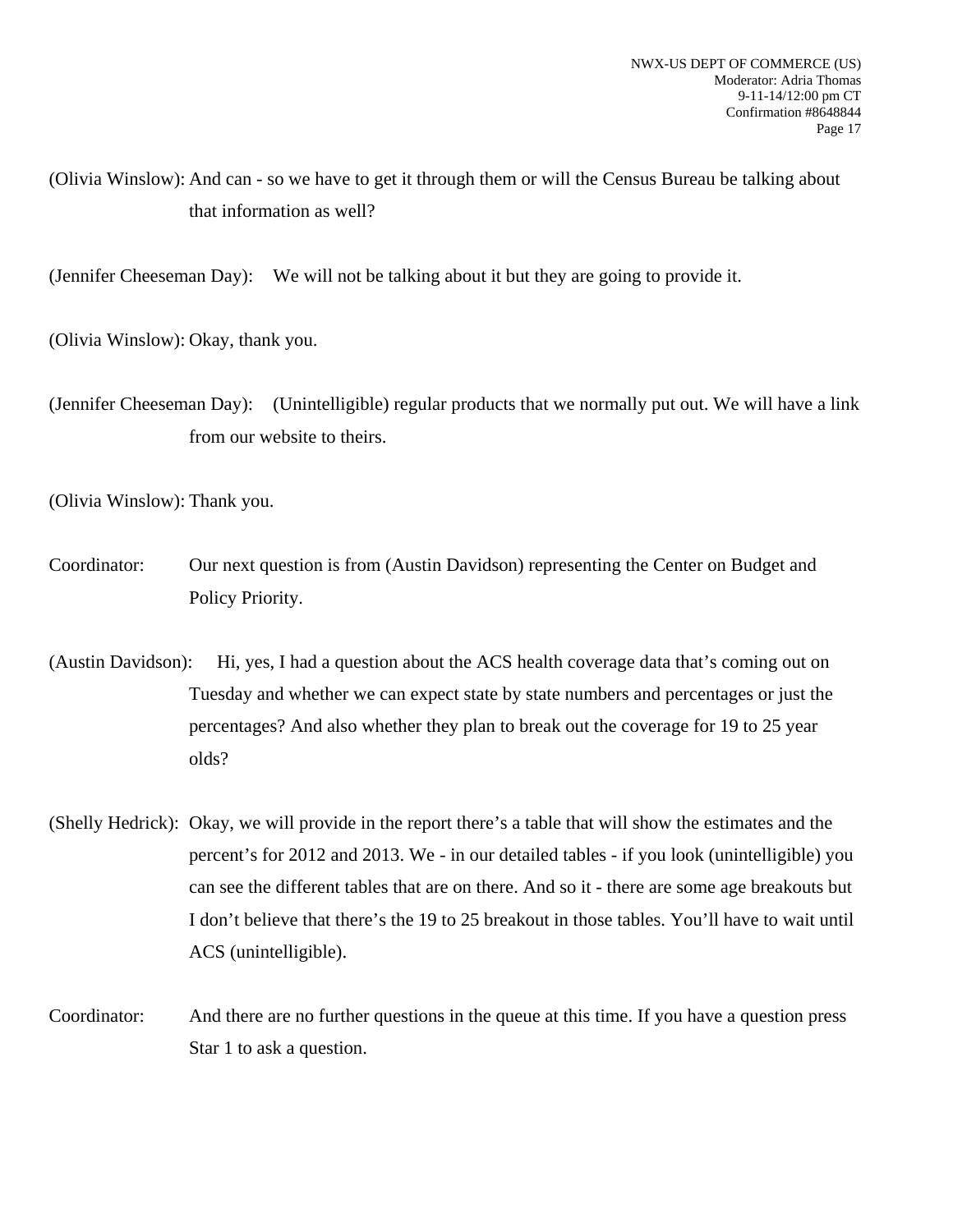(Shelly Hedrick): Just give us one more - a few seconds here. Any other questions before we move on to our tutorial? Any other questions?

Coordinator: Yes, stand by, there is one more question that's just now coming in.

(Shelly Hedrick): Okay, great, thanks. Okay. Any other - is there another question in the queue? We just want to move on.

Coordinator: Yes, we have a question from (Barry Rothstein) representing the Pittsburg Post Gazette.

(Shelly Hedrick): Great.

(Barry Rothstein): Hi there, you mentioned the embargoed ACS data will include information about computer use in homes for the first time. If that is the first time for the Census Bureau to do that can you explain what triggered that question to be added?

(Shelly Hedrick): Sure, hang on just one second. We're going to ask one of our specialists in the room to give you a little bit more background on that. Just one second.

(Kirk Bowman): Thank you for asking the question, yes. This is not the first time we've offered income.

(Shelly Hedrick): Your name.

(Kirk Bowman): My name is (Kirk Bowman), I'm the Chief of the Education and Social Stratification Branch at the Census Bureau there. And I'm now (unintelligible) and ready to say - to make my bit about computer and Internet information. We've actually collected it since 1984 in the current population survey.

> What changed this year is we're going to have estimates of computer use and Internet connections for states and local areas through the American Community Survey. This is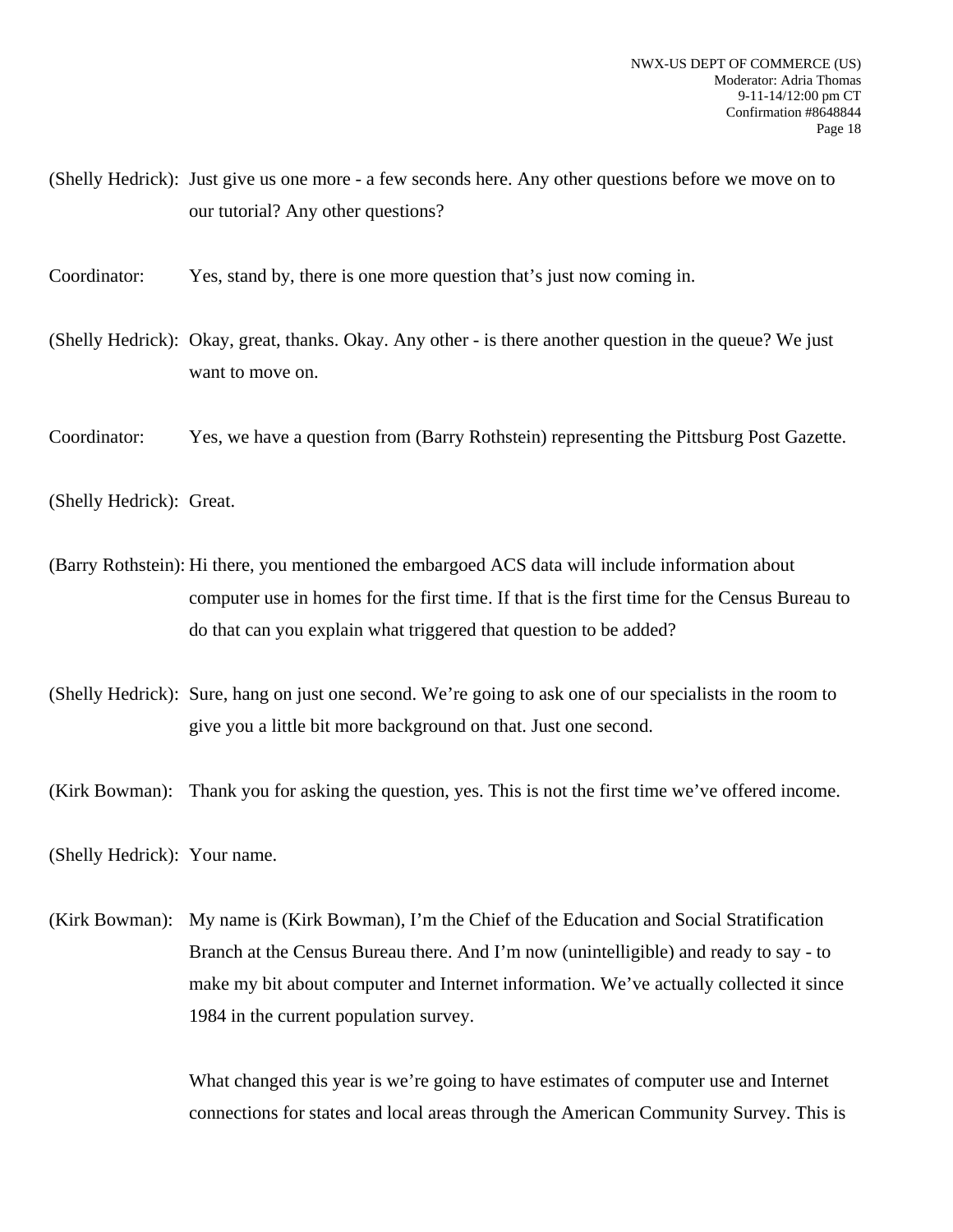the first time we've put it in the American Community Survey. We were directed to do this through legislation that was passed at the Broadband Information Improvement Act I think is the name of the legislation.

 And so we have implemented it. It was worked very closely with the Federal Communications Commission and the National Telecommunications and Information Administration in putting together the questions and we'll be putting out the data with the American Community Survey release and we will also have an in depth analysis coming out in early October that will be - give you a lot more insight into what's going on.

- (Shelly Hedrick): Okay. Great. All right. Well, thanks very much. Any other questions before we move to our tutorial?
- Coordinator: No, ma'am. There are no questions at this time.
- (Shelly Hedrick): Very good. So thanks everyone for that. And if you have other questions you can always contact public information office. We're PIO@Census.gov or 301-763-3030 and now if you do want to stay on (Gretchen)'s going to talk a little bit - yes, general public - you see on the screen here, we have separate number for that which is our customer service center.

 Our 800 number is 800-923-8282. Press kit for this event and for the release itself will be on the newsroom on our new website. Go to the newsroom and press kit page.

 And also just, like, one more little pitch please here, the fact that we have upgraded our embargo service and we really need everyone - if you haven't already done it already to go in and please make sure - if you have an embargo password make sure that you've got that up to date. It's going to be very busy on the 16th and we want to make sure we can address all the calls that come in.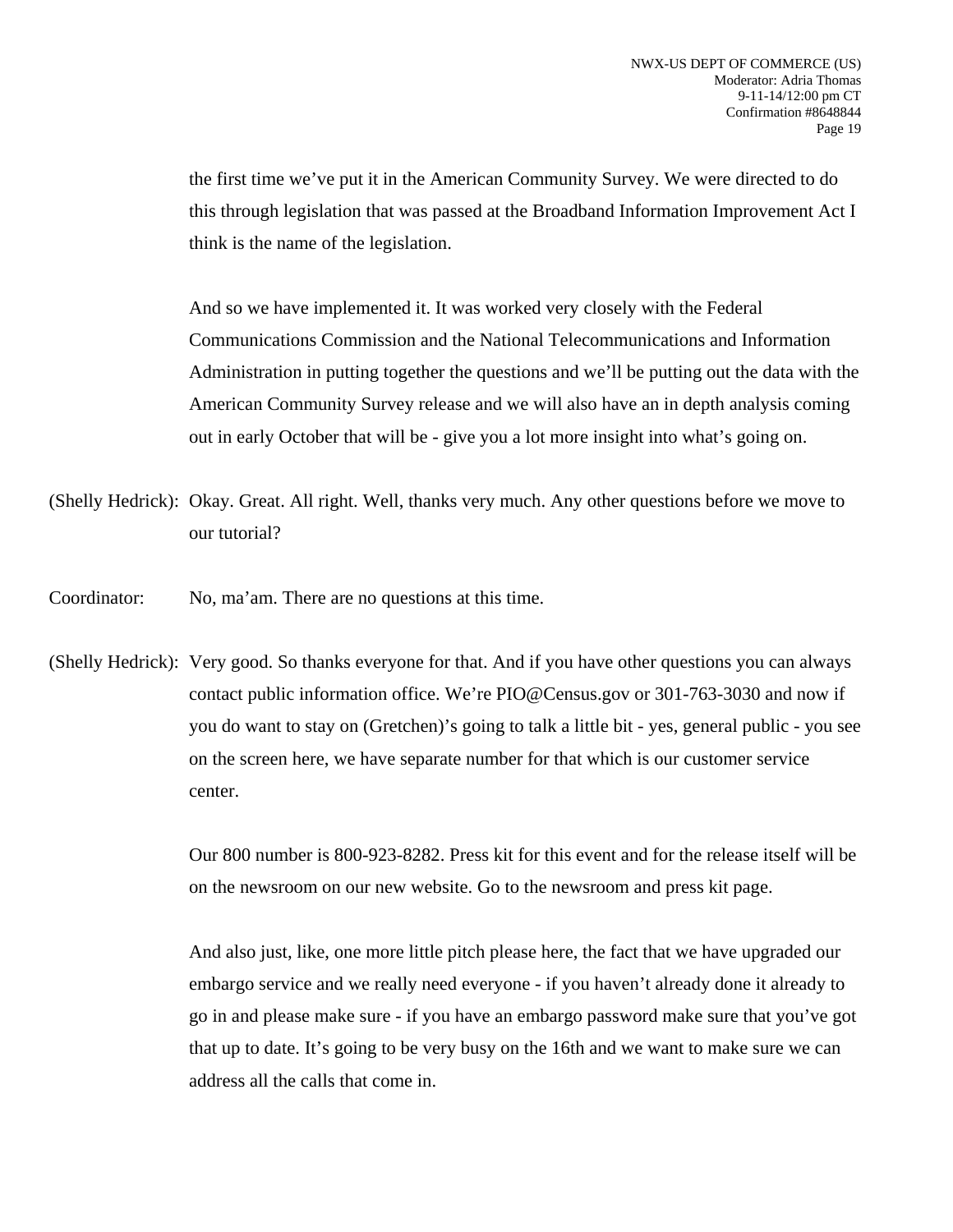So let's not wait until the 16th go ahead and make sure that embargo password is up to date.

So (Gretchen), why don't you walk us through?

(Gretchen Gooding): Great, so I'm going to talk quickly about how to use American Fact Finder so you get to your 2013 ACS one year estimates. Again, this is the same process as last year so if you remember that you may not need to stay on the line. But if you forgot or need a little refresher or you're new to ACS we'll walk through it.

> So fact finder, the URL is FactFinder2.Census.gov. And from there there is kind of many ways you can get to the information you need. This is sort of my preferred way but I like to start out with using advanced search.

> So if you see the toolbar on the top you can click on advanced search there or on the lefthand side you can click on advanced search. And when you do that you get to the advanced search page and you can tell that you're there because advanced search is kind of highlighted in gold.

 And you want to make sure that in the upper left-hand corner that your selection is empty. If you have anything up there it's going to kind of limit your search results so that's a good thing to check before you begin.

 And then we're going to use these boxes on the left, primarily the topics and geographies to kind of narrow down the search to your tables. If you're interested in using the selected population profile so that's where you can find that detailed information on race and ancestry you'd want to use that race and ethnic group box.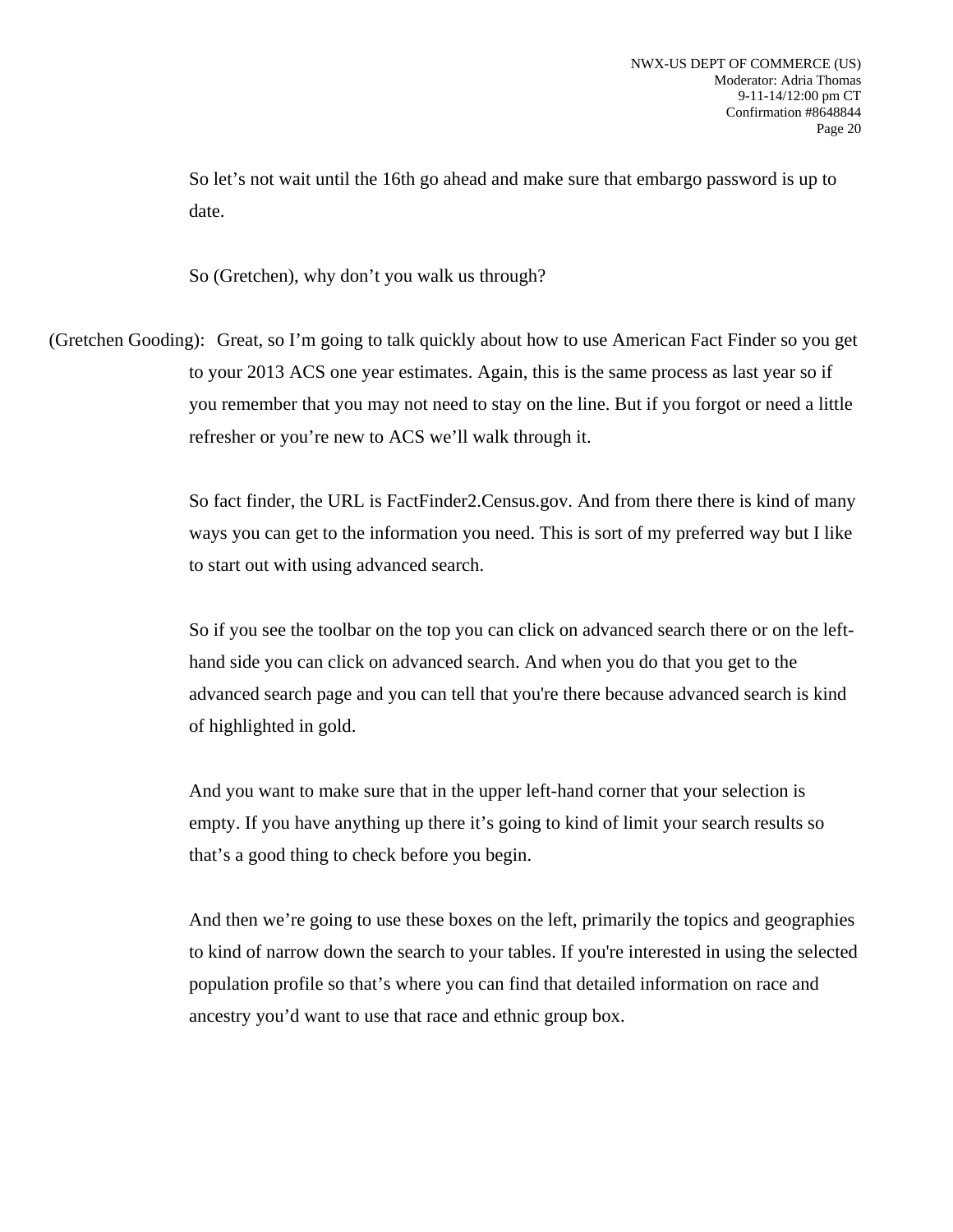But we're going to start by clicking on topics on the left-hand side and that opens up and kind of expands the select topics screen. And then we're going to go expand your topics. And you're going to click on data set and expand that.

 So right off the bat you can limit your search results to just the 2013 ACS one year estimates. Now I'll point out that the screen I'm on is kind of an internal site that we use to test the data before it comes out so this is not what you'd see on the live site until next Thursday when the data's released.

 And the first thing you'll see under data sets is the 2013 ACS one year estimates, it's our newest release. And that number in parentheses is the number of tables that we have in fact finder. You want to click on that and then when you look in your selections in the upper left-hand corner you'll see that your data set is 2013 ACS on year estimates.

 So you're only going to see tables for this specific release. You won't see anything from the 2012 ACS, you won't see any other surveys. It's just this particular data set.

 And then next, if you want to start kind of narrowing down your search because this would still leave you with a lot of tables to go through, again, you can click on topics on the left-hand side and expand that again. And then this time instead of going to data set you can click on product type and we talked about the different product types and the presentation.

We have a comparison profiles, the data profiles, etc. And in this example I think we go with - I think it was a comparison profile. But whatever you're interested in using you'd want to click on that.

 And then you can see again in the upper left-hand corner in your selections, not only now are we looking at the 2013 estimates but we're also looking at the comparison profiles.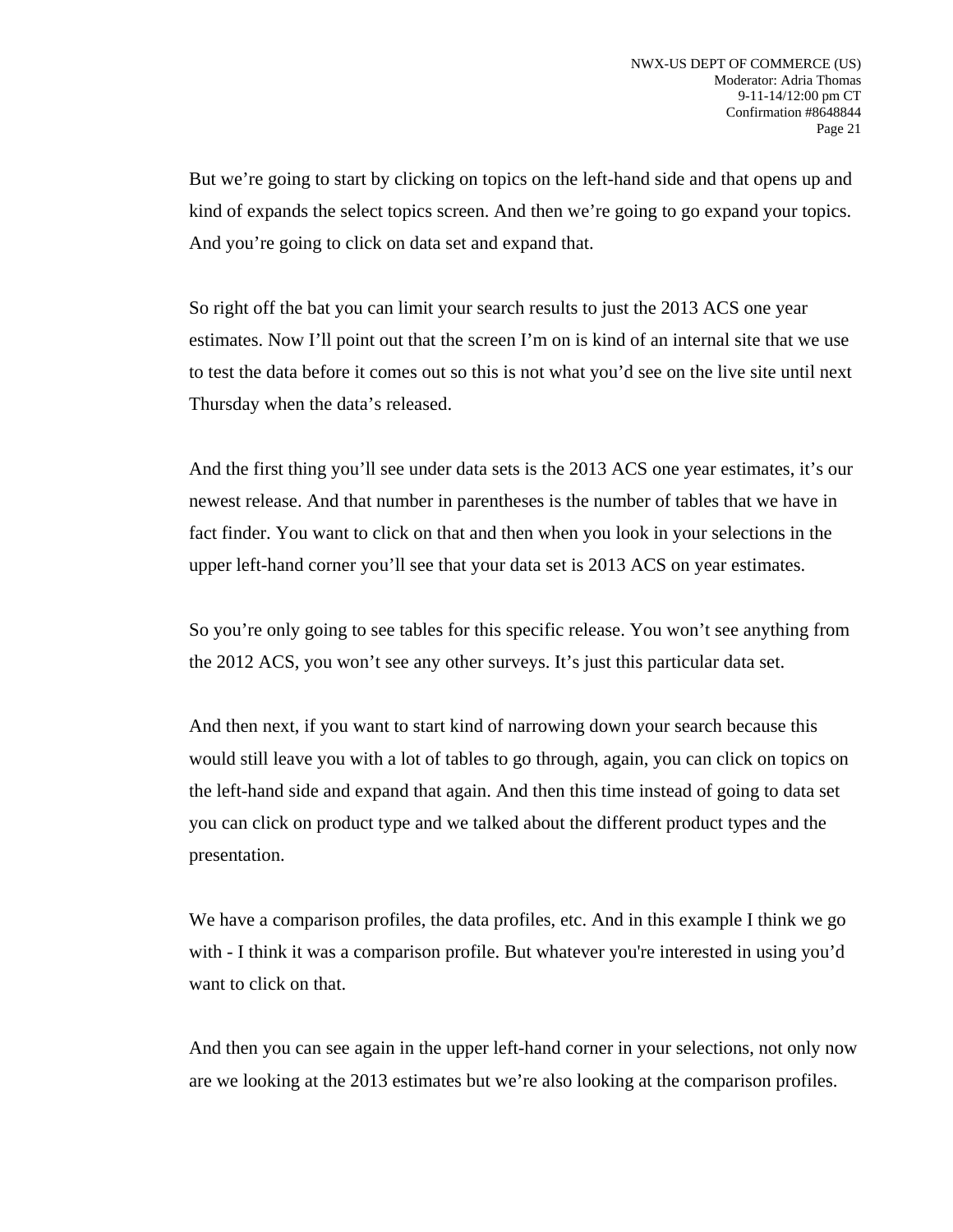So you're not going to see your detailed tables, you're not going to see your geographic comparison tables, it's just the comparison profile.

 And then if you stopped here and looked at your tables you would have the default geography, which is the nation but for many of you I'm sure you're looking for kind of more specific geography for your community. And so in that case you'd want to go on the left-hand side again and click on geographies instead of topics and expand that.

 And then you have kind of this flex geography box that pops up and it defaults to the list tab. And it's kind of - you can't see it quite there with the line but it will say select a geographic type and you get kind of a drop down menu. And when you do that you can see all these different geographies that we published estimates for.

 The ones that are grayed out are not available for these one year estimates. So for example, you're not going to get tracker blocker data from our one year estimates. But in this example we picked place, which you may think of as a city or a town.

 And then it's going to start kind of narrowing your search down because there's a lot of places in the United States. So next you can select your state of interest and here I've picked Illinois. And then you can pick one or more geographic areas. So here I'm picking Chicago. You could also pick other cities in Illinois at the same time and then add that to your selection.

 And then you'll close out of that. And now when you get to your search results you've narrowed it down to your specific geography of Chicago City, Illinois. And you'll see that in the upper left-hand corner in your selection.

 So it's in there. You're now down to four tables, which is a pretty reasonable number of tables to look through. And these again are the comparison profiles. So it compares the 2013, 12, 11, 10, and 9 data all in one place and it does the testing for you.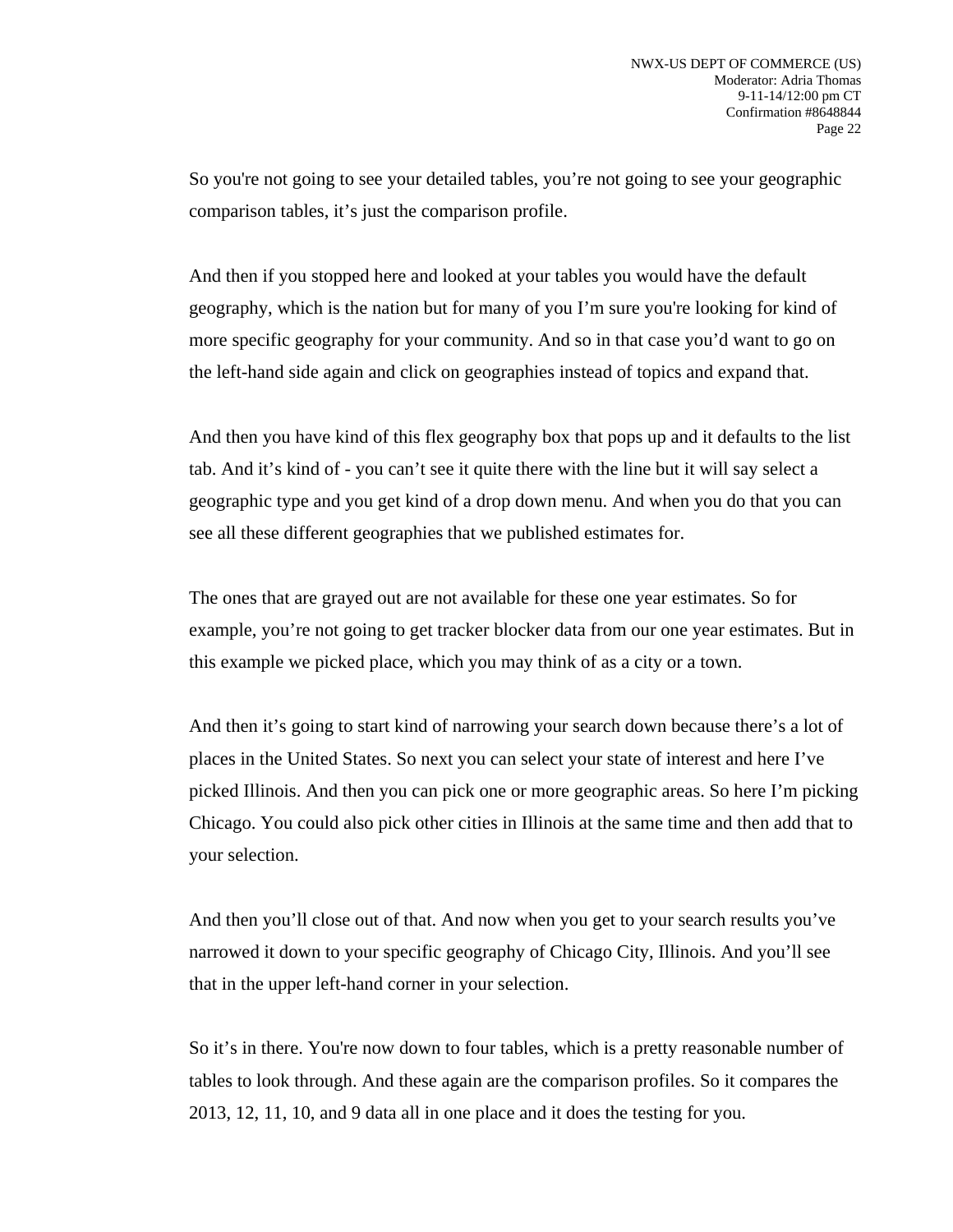So in this example we're going to click on the blue title, comparative social characteristics in the United States. So you can either click on the blue title or you can check the box next to it and say view.

 And then when you do that you'll see the comparison profile. Here we're looking at the selected economic characteristics. Now I've switched back to using the data that is publicly available right now, which is the 2012 ACS one year estimates.

 And again, these products have undergone statistical testing and all the comparisons are statistically different are flagged with an asterisks. And so again, we're looking at our Chicago City, Illinois. We're looking at public transportation so you can see in 2012 the estimate was 26.3%.

 In 2011 it was 27.6% and then there's an asterisks in that column, 2012 to 2011 statistical significance indicating that there is a statistically significant difference between these two years.

 So let's say that that's part of your story but then you want to see how does the State of Illinois compare to other states in the nation when it comes to travel time to work. So this time we're going to look at our ranking table. And then here we're looking at the mean travel time to work of workers 16 and over who did not work at home.

 And then there's a box by - outlining got a little messed up but it would say with statistical significance. And so if you want to have the testing kind of done for you you can do that. And you can see here I picked Illinois because it has the two # next to it and that indicates your selected geography.

 And then the # next to Virginia indicates that the geography is - indicates that an estimate is not statistically different from the estimate for the selected geography.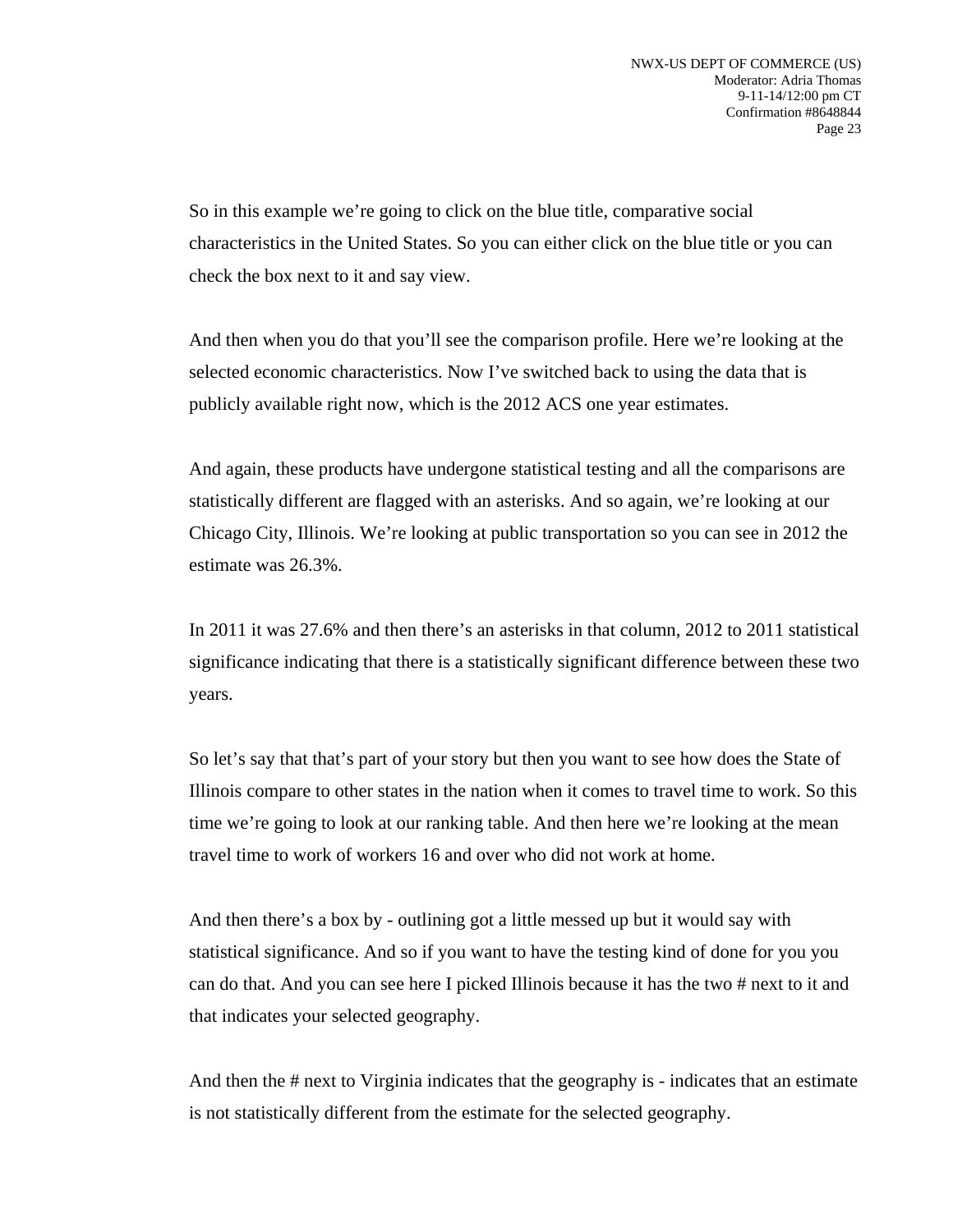So here you could say that Virginia at 27.9 minutes is not statistically different from Illinois at 28 minutes. And you can also see the other states and how their travel time compares.

 And then if you're still interested in Illinois but you - instead of comparing Illinois to other states you want to compare counties within the state you could use a geographic comparison profile. So this allows you to compare data across a variety of geographic areas including metropolitan areas, cities, counties, and congressional districts.

 And so you may - if you're knowledgeable about your Illinois counties, you may say that not all of them are listed here, that's because we're only showing the counties that are available for the one year estimates. So those are on the ones with a population of 65,000 or more.

 And so here you can see we're looking again at this mean travel time to work and then we're looking at our different counties within Illinois and their mean travel time.

 So there are a couple different ways that you can access the data starting - you can use it now with the 2012 estimates on fact finder or next week when you're working on your stories for 2013.

(Shelly Hedrick): Thanks very much, (Gretchen). So if you're a member of the media and you have questions about - you know, need a little extra help in finding some data please feel free to call the Public Information Office. We'll be happy to walk you through it.

> Again, that's 301-763-3030 or just email us, tell us exactly what you're looking for, at PIO@Census.gov. And non-media, again, please call our customer service center, which is 800-923-8282.